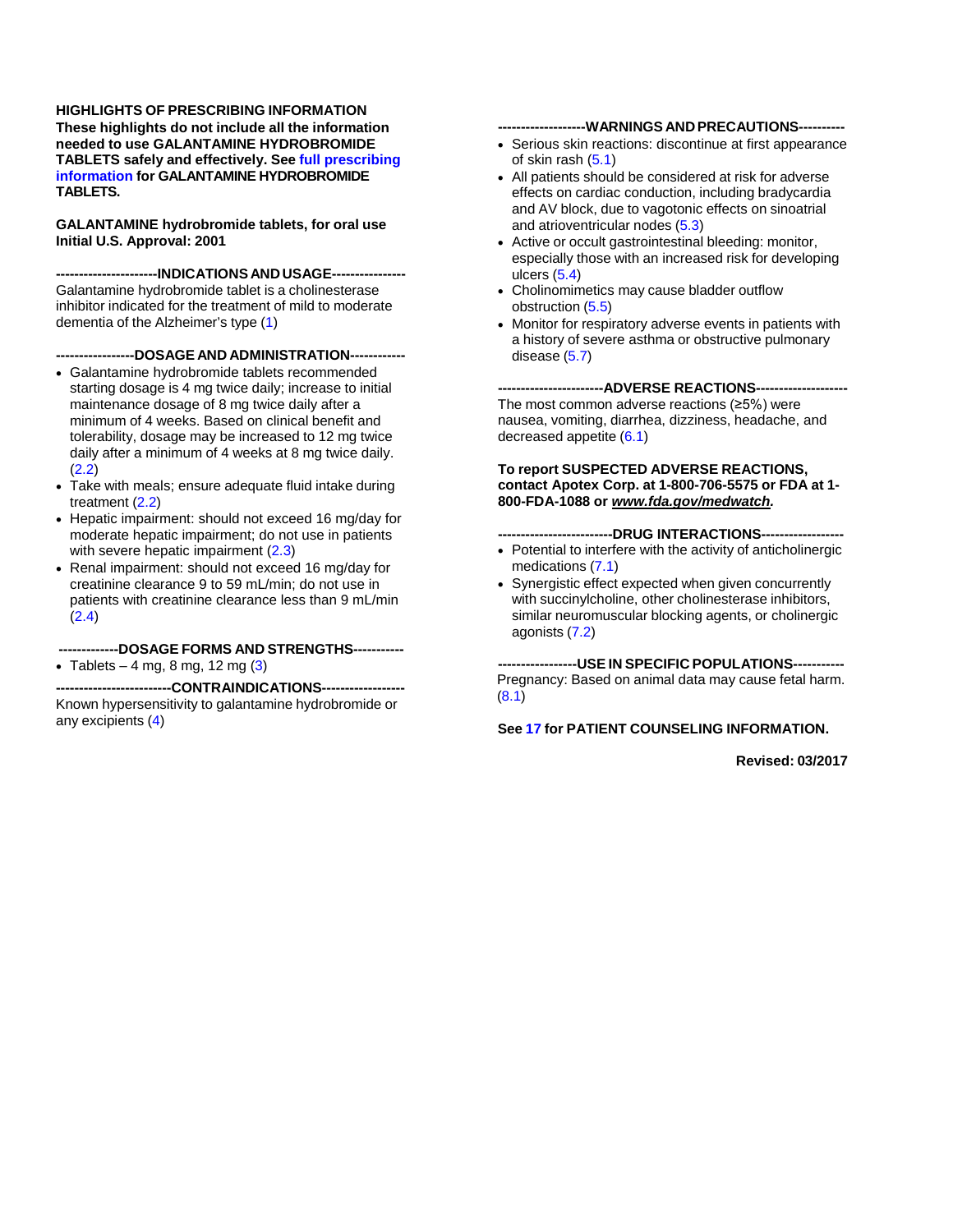#### **FULL PRESCRIBING INFORMATION: CONTENTS\***

- **1 [INDICATIONS](#page-2-0) AND USAGE**
- **2 DOSAGE AND [ADMINISTRATION](#page-2-5)** 2.2 [Galantamine hydrobromide Immediate-](#page-2-1)
	- [Release Tablets](#page-2-1)
	-
	- 2.3 [Dosage in Patients with Hepatic](#page-2-2) Impairment<br>2.4 Dosage in Patients with Renal Impairment 2.4 [Dosage in Patients with Renal](#page-2-3) Impairment
- **3 DOSAGE FORMS AND [STRENGTHS](#page-2-4)**

# **4 [CONTRAINDICATIONS](#page-3-0)**

# **5 WARNINGS AND [PRECAUTIONS](#page-3-5)**

- **[Serious Skin Reactions](#page-3-1)**
- 5.2 [Anesthesia](#page-3-6)
- 5.3 [Cardiovascular Conditions](#page-3-2)<br>5.4 Gastrointestinal Conditions
- 5.4 [Gastrointestinal Conditions](#page-3-3)<br>5.5 Genitourinary Conditions
- 5.5 [Genitourinary Conditions](#page-3-4)<br>5.6 Neurological Conditions
- 5.6 [Neurological Conditions](#page-4-2)<br>5.7 Pulmonary Conditions
- 5.7 [Pulmonary Conditions](#page-4-0)<br>5.8 Deaths in Subiects with
- Deaths in Subjects with Mild Cognitive [Impairment \(MCI\)](#page-4-3)

# **6 ADVERSE [REACTIONS](#page-4-4)**

- **[Clinical Trials Experience](#page-4-1)**
- 6.2 [Postmarketing Experience](#page-6-0)

# <span id="page-1-0"></span>**7 [DRUG INTERACTIONS](#page-7-3)**

- 7.1 [Use with Anticholinergics](#page-7-0)<br>7.2 Use With Cholinomimetic
- Use With Cholinomimetics and Other

#### [Cholinesterase Inhibitors](#page-7-1)

# **8 [USE IN SPECIFIC POPULATIONS](#page-7-4)**<br>8.1 **Pregnancy**

- 8.1 [Pregnancy](#page-7-2)<br>8.3 Nursing Mo
- 8.3 [Nursing Mothers](#page-7-5)<br>8.4 Pediatric Use
- 8.4 [Pediatric Use](#page-7-6)<br>8.5 Geriatric Use
- 8.5 [Geriatric Use](#page-8-0)<br>8.6 Hepatic Impai
- 8.6 [Hepatic Impairment](#page-8-1)<br>8.7 Renal Impairment
- [Renal Impairment](#page-8-2)
- **10 [OVERDOSAGE](#page-8-3) 11 [DESCRIPTION](#page-9-0)**
- 
- **12 [CLINICAL PHARMACOLOGY](#page-9-1)** 12.1 [Mechanism of Action](#page-9-2)<br>12.3 Pharmacokinetics
	- **[Pharmacokinetics](#page-9-3)**
- **13 [NON-CLINICAL TOXICOLOGY](#page-12-0)**
	- 13.1 [Carcinogenesis, Mutagenesis, Impairment](#page-12-1)  [of Fertility](#page-12-1)

# **14 [CLINICAL](#page-12-2) STUDIES**

- 14.1 [Study Outcome Measures](#page-13-0)<br>14.2 Immediate-Release Tablet
- **[Immediate-Release Tablets](#page-14-0)**

# **16 [HOW SUPPLIED/STORAGE AND HANDLING](#page-21-0)**

- 16.1 [How Supplied](#page-21-1)<br>16.2 Storage and H
- **[Storage and Handling](#page-21-2)**

# **17 [PATIENT COUNSELING INFORMATION](#page-22-0)**

\*Sections or subsections omitted from the full prescribing information are not listed.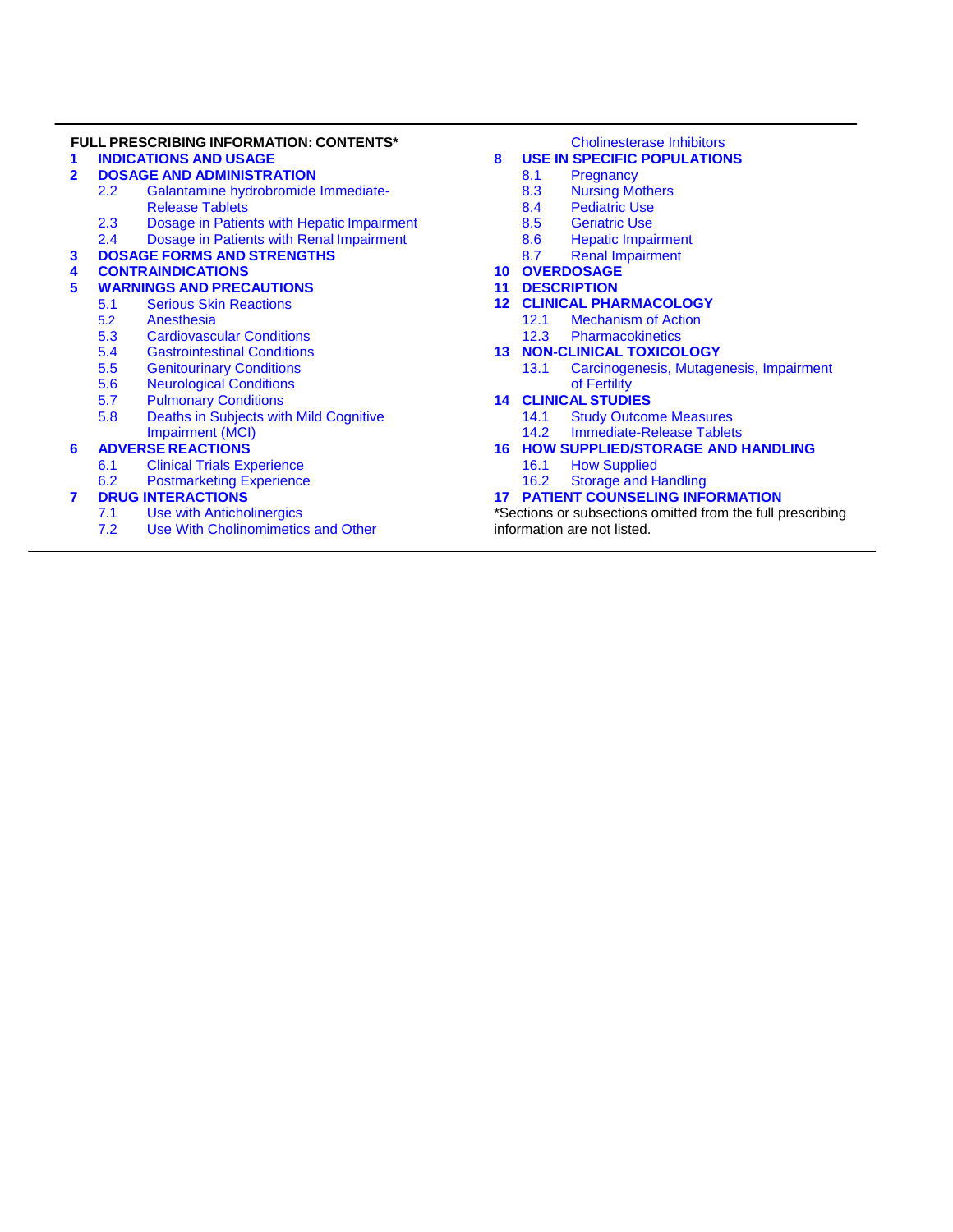# **FULL PRESCRIBING INFORMATION**

# <span id="page-2-0"></span>**1 INDICATIONS AND USAGE**

Galantamine hydrobromide tablets are indicated for the treatment of mild to moderate dementia of the Alzheimer's type.

# <span id="page-2-5"></span>**2 DOSAGE AND ADMINISTRATION**

# <span id="page-2-1"></span>**2.2 Galantamine hydrobromide Immediate-Release Tablets**

The dosage of galantamine hydrobromide tablets shown to be effective in controlled clinical trials is 16 to 32 mg/day given as twice daily dosing. As the dosage of 32 mg/day is less well tolerated than lower dosages and does not provide increased effectiveness, the recommended dosage range is 16 to 24 mg/day given twice daily. The dosage of 24 mg/day did not provide a statistically significant greater clinical benefit than 16 mg/day. It is possible, however, that a daily dosage of 24 mg of galantamine hydrobromide tablets might provide additional benefit for some patients.

The recommended starting dosage of galantamine hydrobromide tablets is 4 mg twice a day (8 mg/day). The dosage should be increased to the initial maintenance dosage of 8 mg twice a day (16 mg/day) after a minimum of 4 weeks. A further increase to 12 mg twice a day (24 mg/day) should be attempted after a minimum of 4 weeks at 8 mg twice a day (16 mg/day).

Dosage increases should be based upon assessment of clinical benefit and tolerability of the previous dose.

Galantamine hydrobromide tablets should be administered twice a day, preferably with morning and evening meals.

Patients and caregivers should be advised to ensure adequate fluid intake during treatment. If therapy has been interrupted for more than three days, the patient should be restarted at the lowest dosage and the dosage escalated to the current dose.

The abrupt withdrawal of galantamine hydrobromide tablets in those patients who had been receiving dosages in the effective range was not associated with an increased frequency of adverse events in comparison with those continuing to receive the same dosages of that drug. The beneficial effects of galantamine hydrobromide tablets are lost, however, when the drug is discontinued.

# <span id="page-2-2"></span>**2.3 Dosage in Patients with Hepatic Impairment**

In patients with moderate hepatic impairment (Child-Pugh score of 7 to 9), the dosage should generally not exceed 16 mg/day. The use of galantamine hydrobromide tablets in patients with severe hepatic impairment (Child-Pugh score of 10 to 15) is not recommended *[see Clinical Pharmacology [\(12.3\)](#page-9-3)]*.

# <span id="page-2-3"></span>**2.4 Dosage in Patients with Renal Impairment**

In patients with creatinine clearance of 9 to 59 mL/min, the dosage should generally not exceed 16 mg/day. In patients with creatinine clearance less than 9 mL/min, the use of galantamine hydrobromide tablets is not recommended *[see Clinical Pharmacology [\(12.3\)](#page-9-3)]*.

# <span id="page-2-4"></span>**3 DOSAGE FORMS AND STRENGTHS**

4 mg - white to off-white, round film-coated tablets, engraved "G4" on one side and "APO" on the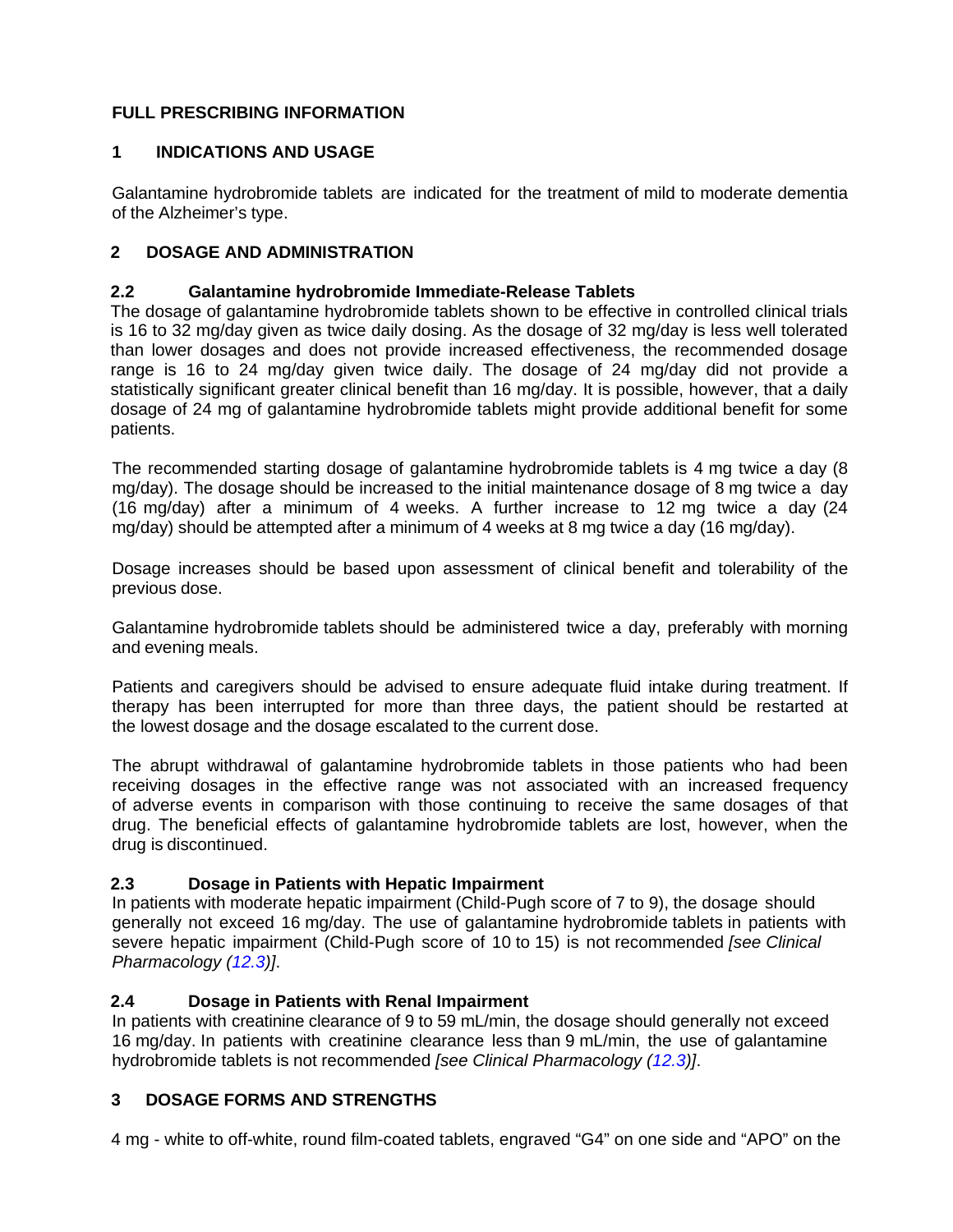other side.

8 mg - pink round film-coated tablets, engraved "G8" on one side and "APO" on the other side.

12 mg - orange, round film-coated tablets, engraved "G12" on one side and "APO" on the other side.

# <span id="page-3-0"></span>**4 CONTRAINDICATIONS**

Galantamine hydrobromide tablets are contraindicated in patients with known hypersensitivity to galantamine hydrobromide or to any excipients used in the formulation.

# <span id="page-3-5"></span>**5 WARNINGS AND PRECAUTIONS**

# <span id="page-3-1"></span>**5.1 Serious Skin Reactions**

Serious skin reactions (Stevens-Johnson syndrome and acute generalized exanthematous pustulosis) have been reported in patients receiving galantamine hydrobromide tablets. Inform patients and caregivers that the use of galantamine hydrobromide tablets should be discontinued at the first appearance of a skin rash, unless the rash is clearly not drug-related. If signs or symptoms suggest a serious skin reaction, use of this drug should not be resumed and alternative therapy should be considered.

# <span id="page-3-6"></span>**5.2 Anesthesia**

Galantamine, as a cholinesterase inhibitor, is likely to exaggerate the neuromuscular blocking effects of succinylcholine-type and similar neuromuscular blocking agents during anesthesia.

# <span id="page-3-2"></span>**5.3 Cardiovascular Conditions**

Because of their pharmacological action, cholinesterase inhibitors have vagotonic effects on the sinoatrial and atrioventricular nodes, leading to bradycardia and AV block. Bradycardia and all types of heart block have been reported in patients both with and without known underlying cardiac conduction abnormalities *[see Adverse Reactions [\(6.1,](#page-4-1) [6.2\)](#page-6-0)]*. Therefore, all patients should be considered at risk for adverse effects on cardiac conduction.

Patients treated with galantamine up to 24 mg/day using the recommended dosing schedule showed a dose-related increase in risk of syncope (placebo 0.7% [2/286]; 4 mg twice daily 0.4% [3/692]; 8 mg twice daily 1.3% [7/552]; 12 mg twice daily 2.2% [6/273]).

# <span id="page-3-3"></span>**5.4 Gastrointestinal Conditions**

Through their primary action, cholinomimetics may be expected to increase gastric acid secretion due to increased cholinergic activity. Therefore, patients should be monitored closely for symptoms of active or occult gastrointestinal bleeding, especially those with an increased risk for developing ulcers, e.g., those with a history of ulcer disease or patients using concurrent nonsteroidal anti-inflammatory drugs (NSAIDs). Clinical studies of galantamine have shown no increase, relative to placebo, in the incidence of either peptic ulcer disease or gastrointestinal bleeding.

Galantamine, as a predictable consequence of its pharmacological properties, has been shown to produce nausea, vomiting, diarrhea, anorexia, and weight loss. During therapy, the patient's weight should be monitored.

# <span id="page-3-4"></span>**5.5 Genitourinary Conditions**

Although this was not observed in clinical trials with galantamine, cholinomimetics may cause bladder outflow obstruction.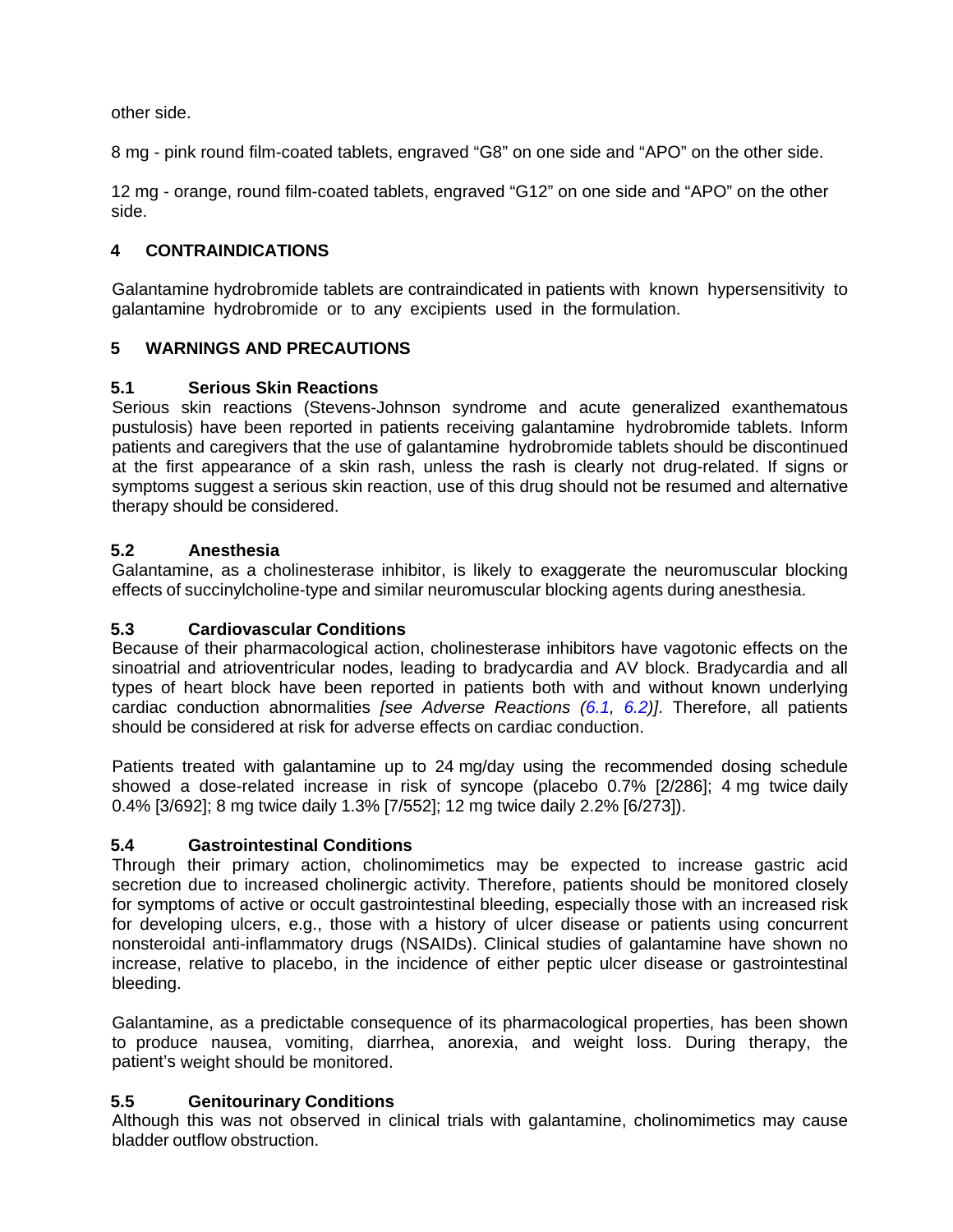# <span id="page-4-2"></span>**5.6 Neurological Conditions**

Seizures: Cholinesterase inhibitors are believed to have some potential to cause generalized convulsions *[see Adverse Reactions [\(6.2\)](#page-6-0)]*. Seizure activity may also be a manifestation of Alzheimer's disease. Patients with Alzheimer's disease should be monitored closely for seizures while taking galantamine.

# <span id="page-4-0"></span>**5.7 Pulmonary Conditions**

Because of its cholinomimetic action, galantamine should be prescribed with care to patients with a history of severe asthma or obstructive pulmonary disease. Respiratory function should be monitored closely for the occurrence of respiratory adverse effects.

# <span id="page-4-3"></span>**5.8 Deaths in Subjects with Mild Cognitive Impairment (MCI)**

In two randomized placebo controlled trials of 2 years duration in patients with mild cognitive impairment (MCI), a total of 13 patients on galantamine (n=1026) and 1 patient on placebo (n=1022) died. The deaths were due to various causes which could be expected in an elderly population; about half of the galantamine deaths appeared to result from various vascular causes (myocardial infarction, stroke, and sudden death).

Although the difference in mortality between galantamine- and placebo-treated groups in these two studies was significant, the results are highly discrepant with other studies of galantamine. Specifically, in these two MCI studies, the mortality rate in the placebo-treated patients was markedly lower than the rate in placebo-treated patients in trials of galantamine in Alzheimer's disease or other dementias (0.7 per 1,000 person years compared to 22 to 61 per 1,000 person years, respectively). Although the mortality rate in the galantamine-treated MCI patients was also lower than that observed in galantamine-treated patients in Alzheimer's disease and other dementia trials (10.2 per 1,000 person years compared to 23 to 31 per 1,000 person years, respectively), the relative difference was much less. When the Alzheimer's disease and other dementia studies were pooled (n=6,000), the mortality rate in the placebo group numerically exceeded that in the galantamine group. Furthermore, in the MCI studies, no patients in the placebo group died after 6 months, a highly unexpected finding in this population.

Individuals with mild cognitive impairment demonstrate isolated memory impairment greater than expected for their age and education, but do not meet current diagnostic criteria for Alzheimer's disease.

# <span id="page-4-4"></span>**6 ADVERSE REACTIONS**

Serious adverse reactions are discussed in more detail in the following sections of the labeling:

- Serious skin reactions *[see Warnings and Precautions [\(5.1\)](#page-3-1)]*
- Cardiovascular Conditions *[see Warnings and Precautions [\(5.3\)](#page-3-2)]*
- Gastrointestinal Conditions *[see Warnings and Precautions [\(5.4\)](#page-3-3)]*
- Genitourinary Conditions *[see Warnings and Precautions [\(5.5\)](#page-3-4)]*
- Neurological Conditions *[see Warnings and Precautions [\(5.6\)](#page-4-2)]*
- Pulmonary Conditions *[see Warnings and Precautions [\(5.7\)](#page-4-0)]*
- Deaths in subjects with mild cognitive impairment (MCI) *[see Warnings and Precautions [\(5.8\)](#page-4-3)]*

# <span id="page-4-1"></span>**6.1 Clinical Trials Experience**

Because clinical trials are conducted under widely varying conditions, adverse reaction rates observed in the clinical trials of a drug cannot be directly compared to rates in the clinical trials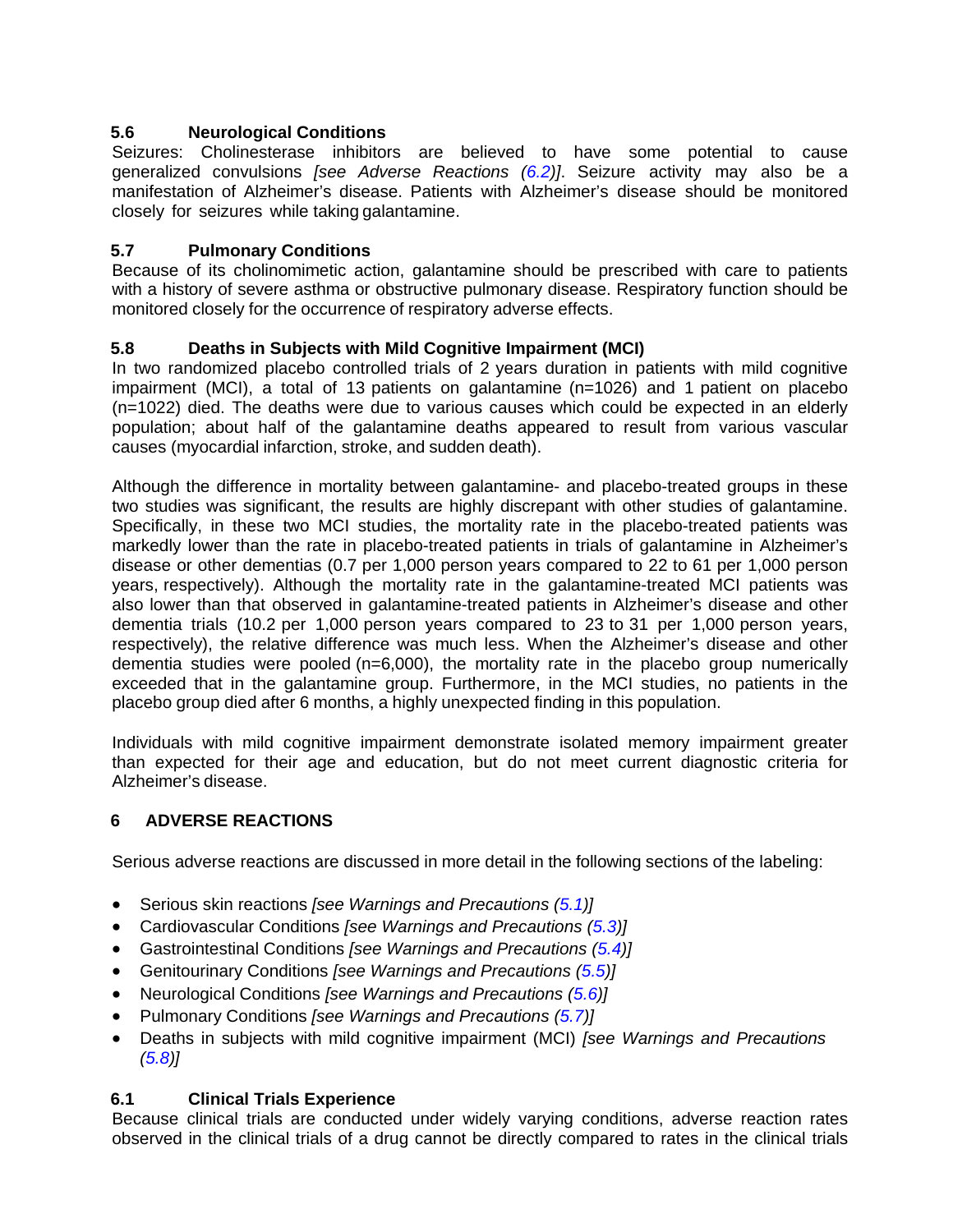of another drug and may not reflect the rates observed in practice.

The most common adverse reactions in galantamine-treated patients from double-blind clinical trials (≥5%) were nausea, vomiting, diarrhea, dizziness, headache, and decreased appetite.

The most common adverse reactions associated with discontinuation (≥1%) in galantaminetreated patients from double-blind clinical trials were nausea (6.2%), vomiting (3.3%), decreased appetite (1.5%), and dizziness (1.3%).

# *Commonly-Observed Adverse Reactions in Double-Blind, Placebo-Controlled Clinical Trials*

Table 1 lists the adverse reactions reported in ≥1% of galantamine-treated patients in 8 placebo-controlled, double-blind clinical trials.

| Table 1. Adverse Reactions Reported by ≥1% of Galantamine-Treated Patients in Pooled Placebo- |  |
|-----------------------------------------------------------------------------------------------|--|
| <b>Controlled, Double-Blind Clinical Trials</b>                                               |  |

|                                                  | <b>Galantamine</b> | <b>Placebo</b> |
|--------------------------------------------------|--------------------|----------------|
| <b>System/Organ Class</b>                        | $(n=3956)$         | $(n=2546)$     |
| <b>Adverse Reaction</b>                          | %                  | %              |
| <b>Metabolism and Nutrition Disorders</b>        |                    |                |
| Decreased appetite                               | 7.4                | 2.1            |
| <b>Psychiatric Disorders</b>                     |                    |                |
| Depression                                       | 3.6                | 2.3            |
| <b>Nervous System Disorders</b>                  |                    |                |
| Headache                                         | 7.1                | 5.5            |
| <b>Dizziness</b>                                 | 7.5                | 3.4            |
| Tremor                                           | 1.6                | 0.7            |
| Somnolence                                       | 1.5                | 0.8            |
| Syncope                                          | 1.4                | 0.6            |
| Lethargy                                         | 1.3                | 0.4            |
| <b>Cardiac Disorders</b>                         |                    |                |
| Bradycardia                                      | 1.0                | 0.3            |
| <b>Gastrointestinal Disorders</b>                |                    |                |
| Nausea                                           | 20.7               | 5.5            |
| Vomiting                                         | 10.5               | 2.3            |
| Diarrhea                                         | 7.4                | 4.9            |
| Abdominal discomfort                             | 2.1                | 0.7            |
| Abdominal pain                                   | 3.8                | 2.0            |
| Dyspepsia                                        | 1.5                | 1.0            |
| <b>Musculoskeletal and Connective Tissue</b>     |                    |                |
| <b>Disorders</b>                                 |                    |                |
| Muscle spasms                                    | 1.2                | 0.5            |
| <b>General Disorders and Administration Site</b> |                    |                |
| <b>Conditions</b>                                |                    |                |
| Fatigue                                          | 3.5                | 1.8            |
| Asthenia                                         | 2.0                | 1.5            |
| Malaise                                          | 1.1                | 0.5            |
| Investigations                                   |                    |                |
| Decreased weight                                 | 4.7                | 1.5            |
| <b>Injury, Poisoning and Procedural</b>          |                    |                |
| <b>Complications</b>                             |                    |                |
| Fall                                             | 3.9                | 3.0            |
| Laceration                                       | 1.1                | 0.5            |

The majority of these adverse reactions occurred during the dose-escalation period. In those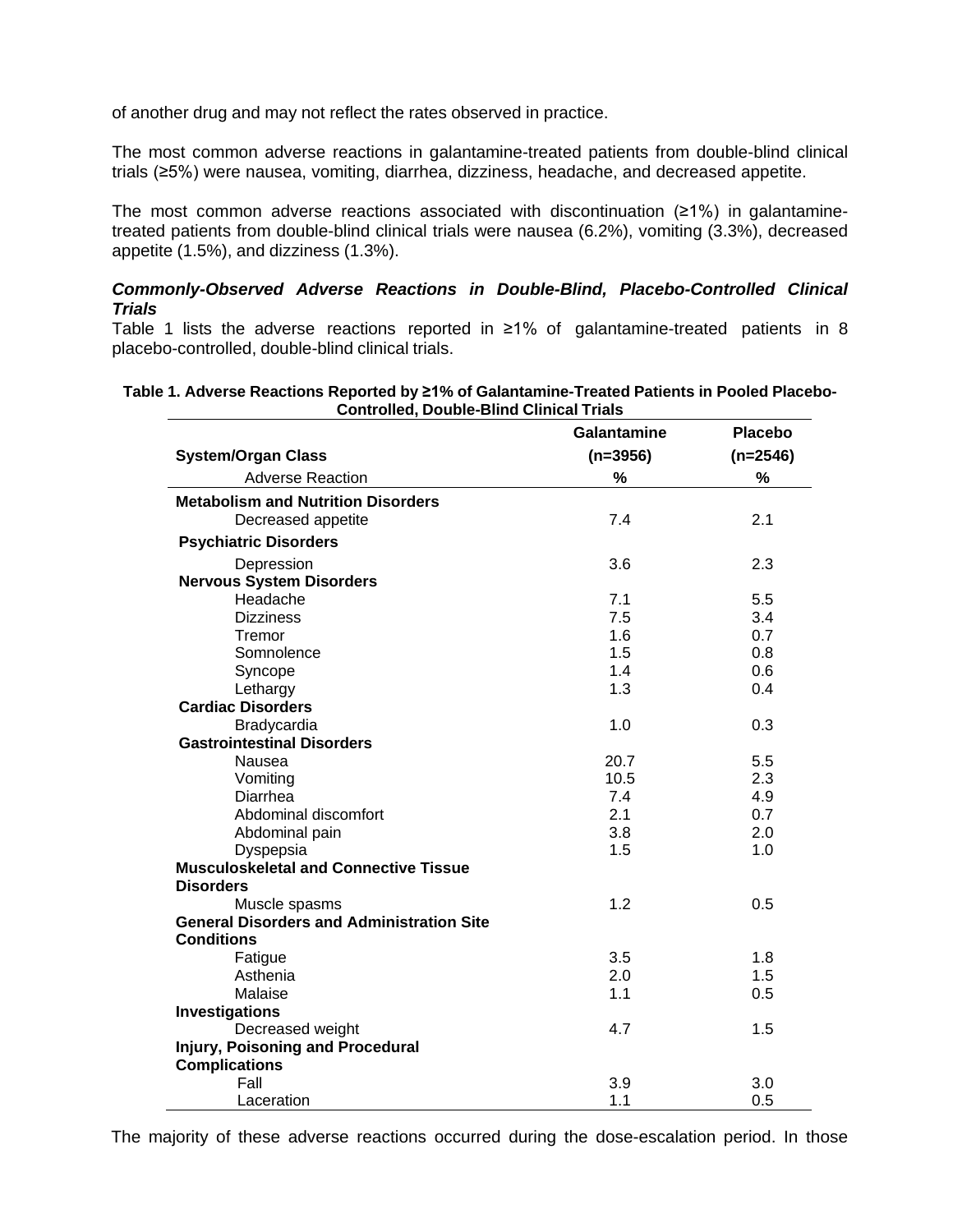patients who experienced the most frequent adverse reaction, nausea, the median duration of the nausea was 5 to 7 days.

### *Other Adverse Reactions Observed in Clinical Trials of Galantamine*

The following adverse reactions occurred in <1% of all galantamine-treated patients (N=3956) in the above double-blind, placebo-controlled clinical trial data sets. In addition, the following also includes all adverse reactions reported at any frequency rate in patients (N=1454) who participated in open-label studies. Adverse reactions listed in Table 1 above were not included below:

*Metabolism and Nutrition Disorders:* Dehydration

*Nervous System Disorders:* Dysgeusia, Hypersomnia, Paresthesia

*Eye Disorders:* Blurred vision

*Cardiac Disorders:* First degree atrioventricular block, Palpitations, Sinus bradycardia, Supraventricular extrasystoles

*Vascular Disorders:* Flushing, Hypotension

*Gastrointestinal Disorders:* Retching

*Skin and Subcutaneous Tissue Disorders:* Hyperhidrosis

*Musculoskeletal and Connective Tissue Disorders:* Muscular weakness

#### *Discontinuations Due to Adverse Reactions*

In the 8 placebo-controlled studies of adults, 418 (10.6%) galantamine-treated patients (N=3956) and 56 (2.2%) placebo patients (N=2546) discontinued due to an adverse reaction. Those events with an incidence of ≥0.5% in the galantamine-treated patients included nausea (245, 6.2%), vomiting (129, 3.3%), decreased appetite (60, 1.5%), dizziness (50, 1.3%), diarrhea (31, 0.8%), headache (29, 0.7%), and decreased weight (26, 0.7%). The only event with an incidence of ≥0.5% in placebo patients was nausea (17, 0.7%).

In the 5 open-label studies, 103 (7.1%) patients (N=1454) discontinued due to an adverse reaction. Those events with an incidence of ≥0.5% included nausea (43, 3.0%), vomiting (23, 1.6%), decreased appetite (13, 0.9%), headache (12, 0.8%), decreased weight (9, 0.6%), dizziness (8, 0.6%), and diarrhea (7, 0.5%).

#### <span id="page-6-0"></span>**6.2 Postmarketing Experience**

The following additional adverse reactions have been identified during post-approval use of galantamine hydrobromide tablets. Because these reactions are reported voluntarily from a population of uncertain size, it is not always possible to reliably estimate their frequency:

*Immune System Disorders:* Hypersensitivity

*Psychiatric Disorders:* Hallucinations

*Nervous System Disorders:* Seizures

*Ear and Labyrinth Disorders:* Tinnitus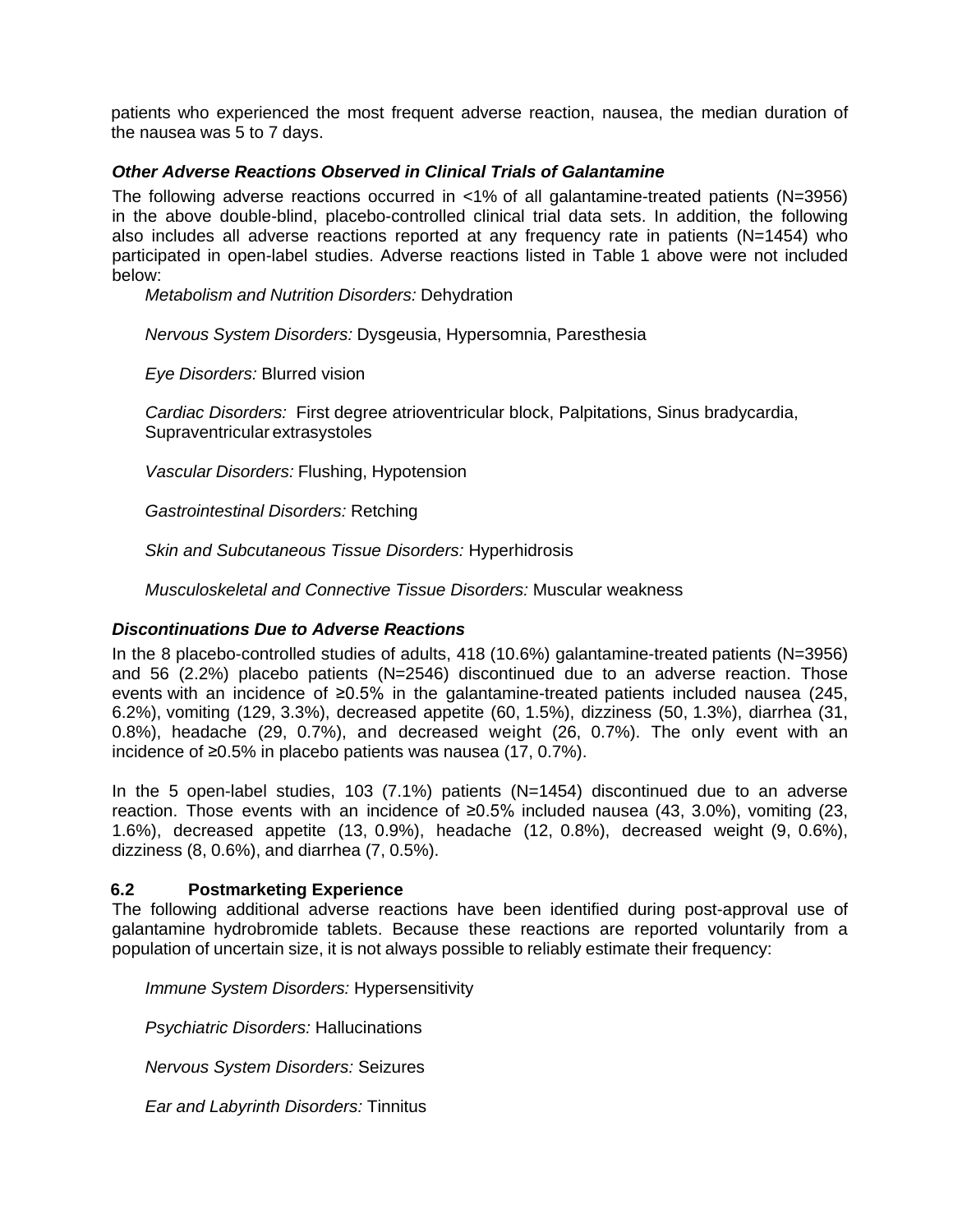*Cardiac Disorders:* Complete atrioventricular block

*Vascular Disorders:* Hypertension

*Hepatobiliary Disorders:* Hepatitis, Increased hepatic enzyme

*Skin and Subcutaneous Tissue Disorders:* Stevens-Johnson syndrome, Acute generalized exanthematous pustulosis, Erythema multiforme

# <span id="page-7-3"></span>**7 DRUG INTERACTIONS**

# <span id="page-7-0"></span>**7.1 Use with Anticholinergics**

Galantamine has the potential to interfere with the activity of anticholinergic medications *[see Clinical Pharmacology [\(12.3\)](#page-9-3)]*.

# <span id="page-7-1"></span>**7.2 Use With Cholinomimetics and Other Cholinesterase Inhibitors**

A synergistic effect is expected when cholinesterase inhibitors are given concurrently with succinylcholine, other cholinesterase inhibitors, similar neuromuscular blocking agents or cholinergic agonists such as bethanechol *[see Clinical Pharmacology [\(12.3\)](#page-9-3)]*.

# <span id="page-7-4"></span>**8 USE IN SPECIFIC POPULATIONS**

# <span id="page-7-2"></span>**8.1 Pregnancy**

# *Pregnancy Category C*

There are no adequate and well-controlled studies in pregnant women. In studies conducted in animals, administration of galantamine during pregnancy resulted in developmental toxicity (increased incidence of morphological abnormalities and decreased growth in offspring) at doses similar to or greater than those used clinically. Galantamine hydrobromide tablets should be used during pregnancy only if the potential benefit justifies the potential risk to the fetus.

In rats, administration of galantamine (oral doses of 2, 8, or 16 mg/kg/day), from day 14 (females) or day 60 (males) prior to mating and continuing in females through the period of organogenesis, resulted in an increased incidence of fetal skeletal variations at the two highest doses. The no-effect dose for embryo-fetal developmental toxicity in rats (2 mg/kg/day) is approximately equal to the maximum recommended human dose (MRHD of 24 mg/day) on a body surface area (mg/m<sup>2</sup>) basis. When galantamine (oral doses of 4, 12, 28, or 48 mg/kg/day) was administered to pregnant rabbits throughout the period of organogenesis, small increases in fetal visceral malformations and skeletal variations were observed at the highest dose. The no-effect dose for embryo-fetal developmental toxicity in rabbits (28 mg/kg/day) is approximately 20 times the MRHD on a mg/m<sup>2</sup> basis. In a study in which pregnant rats were orally dosed with galantamine (2, 8, or 16 mg/kg/day) from the beginning of organogenesis through day 21 post-partum, pup weights were decreased at birth and during the lactation period at the two highest doses. The no-effect dose for pre- and postnatal developmental toxicity in rats (2 mg/kg/day) is approximately equal to the MRHD on a mg/m<sup>2</sup> basis.

# <span id="page-7-5"></span>**8.3 Nursing Mothers**

It is not known whether this drug is excreted in human milk. Because many drugs are excreted in human milk, caution should be exercised when galantamine hydrobromide tablets are administered to a nursing woman.

# <span id="page-7-6"></span>**8.4 Pediatric Use**

The safety and effectiveness in pediatric patients have not been established.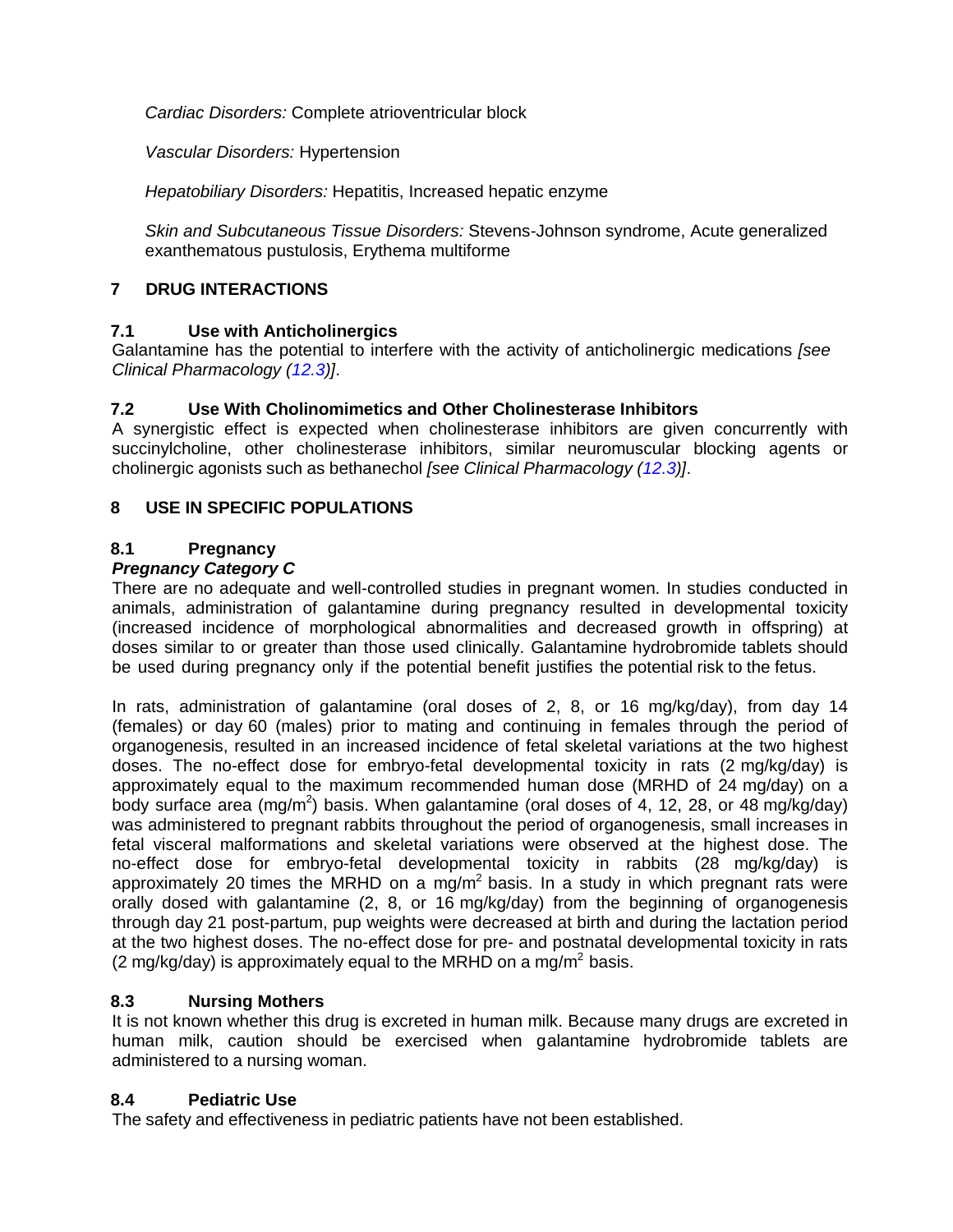# <span id="page-8-0"></span>**8.5 Geriatric Use**

Eight double-blind, placebo-controlled clinical trials and 5 open-label trials in a total of 6,519 patients have investigated galantamine hydrobromide tablets in the treatment of mild to moderate dementia of the Alzheimer's type *[see Adverse Reactions [\(6.1\)](#page-4-1) and Clinical Studies [\(14\)](#page-12-2)]*. The mean age of patients enrolled in these clinical studies was 75 years; 78% of these patients were between 65 and 84 years of age, and 10% of patients were 85 years of age or older.

# <span id="page-8-1"></span>**8.6 Hepatic Impairment**

In patients with moderate hepatic impairment, a dosage adjustment is recommended. The use of galantamine hydrobromide tablets in patients with severe hepatic impairment is not recommended *[see Dosage and Administration [\(2.3\)](#page-2-2) and Clinical Pharmacology [\(12.3\)](#page-9-3)]*.

# <span id="page-8-2"></span>**8.7 Renal Impairment**

In patients with a creatinine clearance of 9 to 59 mL/min, a dosage adjustment is recommended. The use of galantamine hydrobromide tablets in patients with creatinine clearance less than 9 mL/min is not recommended *[see Dosage and Administration [\(2.4\)](#page-2-3) and Clinical Pharmacology [\(12.3\)](#page-9-3)]*.

# <span id="page-8-3"></span>**10 OVERDOSAGE**

Because strategies for the management of overdose are continually evolving, it is advisable to contact a poison control center to determine the latest recommendations for the management of an overdose of any drug.

As in any case of overdose, general supportive measures should be utilized. Signs and symptoms of significant overdosing of galantamine are predicted to be similar to those of overdosing of other cholinomimetics. These effects generally involve the central nervous system, the parasympathetic nervous system, and the neuromuscular junction. In addition to muscle weakness or fasciculations, some or all of the following signs of cholinergic crisis may develop: severe nausea, vomiting, gastrointestinal cramping, salivation, lacrimation, urination, defecation, sweating, bradycardia, hypotension, respiratory depression, collapse and convulsions. Increasing muscle weakness is a possibility and may result in death if respiratory muscles are involved.

Tertiary anticholinergics such as atropine may be used as an antidote for galantamine hydrobromide tablets overdosage. Intravenous atropine sulfate titrated to effect is recommended at an initial dose of 0.5 to 1.0 mg i.v. with subsequent doses based upon clinical response. Atypical responses in blood pressure and heart rate have been reported with other cholinomimetics when co-administered with quaternary anticholinergics. It is not known whether galantamine and/or its metabolites can be removed by dialysis (hemodialysis, peritoneal dialysis, or hemofiltration). Dose-related signs of toxicity in animals included hypoactivity, tremors, clonic convulsions, salivation, lacrimation, chromodacryorrhea, mucoid feces, and dyspnea.

In one postmarketing report, one patient who had been taking 4 mg of galantamine daily for a week inadvertently ingested eight 4 mg tablets (32 mg total) on a single day. Subsequently, she developed bradycardia, QT prolongation, ventricular tachycardia and torsades de pointes accompanied by a brief loss of consciousness for which she required hospital treatment. Two additional cases of accidental ingestion of 32 mg (nausea, vomiting, and dry mouth; nausea, vomiting, and substernal chest pain) and one of 40 mg (vomiting), resulted in brief hospitalizations for observation with full recovery. One patient, who was prescribed 24 mg/day and had a history of hallucinations over the previous two years, mistakenly received 24 mg twice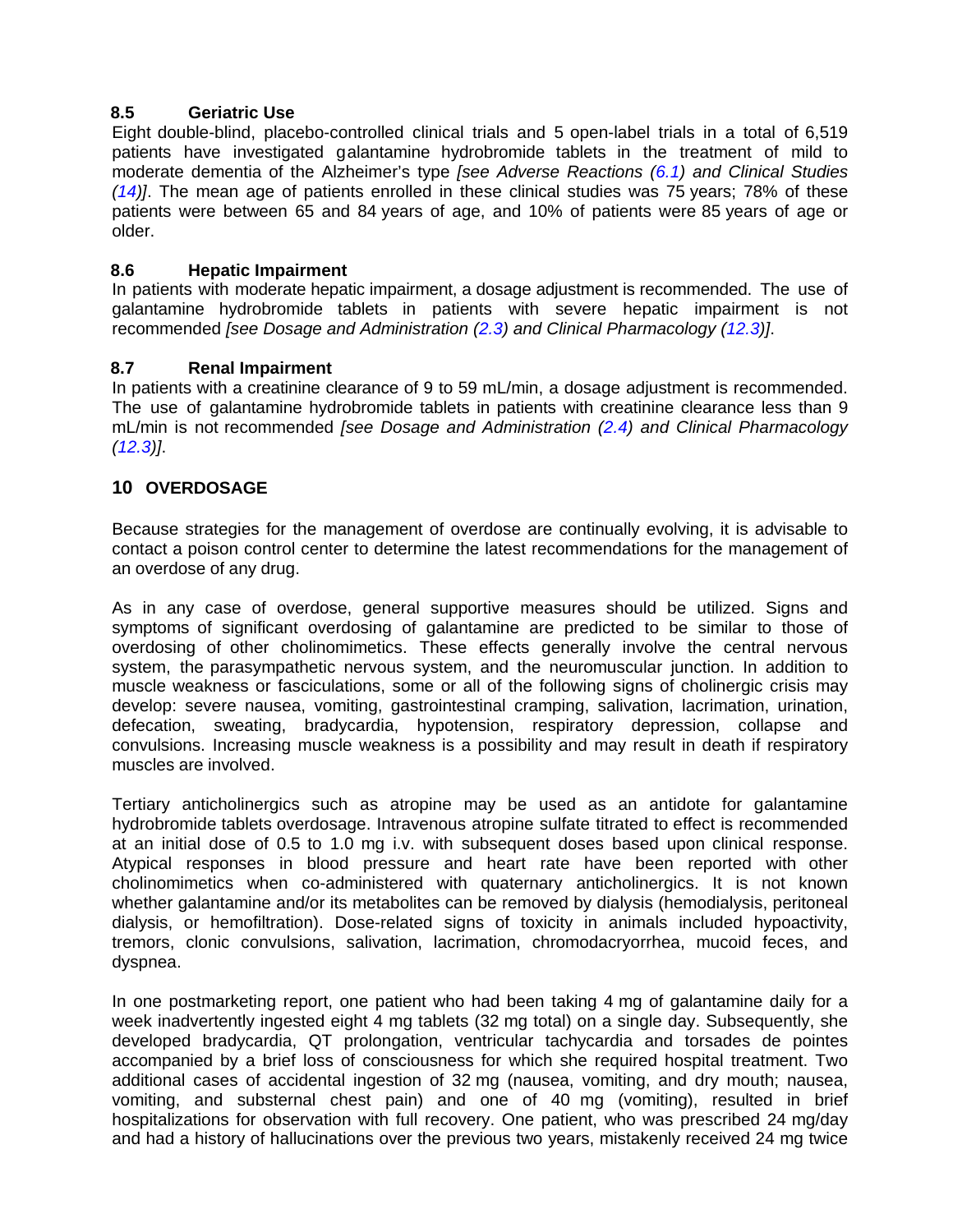daily for 34 days and developed hallucinations requiring hospitalization. Another patient, who was prescribed 16 mg/day of oral solution, inadvertently ingested 160 mg (40 mL) and experienced sweating, vomiting, bradycardia, and near-syncope one hour later, which necessitated hospital treatment. His symptoms resolved within 24 hours.

# <span id="page-9-0"></span>**11 DESCRIPTION**

Galantamine hydrobromide is a reversible, competitive acetylcholinesterase inhibitor. It is known chemically as (4a*S*,6*R*,8a*S*)-4a,5,9,10,11,12-hexahydro-3-methoxy-11-methyl-6*H*benzofuro[3a,3,2-ef][2]benzazepin-6-ol hydrobromide. It has a molecular formula of C<sub>17</sub>H<sub>21</sub>NO<sub>3</sub> •HBr and a molecular weight of 368.27. Galantamine hydrobromide is a white to almost white powder and is sparingly soluble in water. The structural formula for galantamine hydrobromide is:



Galantamine tablets, USP for oral use are available in round film-coated immediate-release tablets of 4 mg (white), 8 mg (pink), and 12 mg (orange). Each 4 mg, 8 mg, and 12 mg (base equivalent) film-coated tablet contains 5.126 mg, 10.253 mg, and 15.379 mg of galantamine hydrobromide, respectively. In addition, each film-coated tablet contains the following inactive ingredients: hypromellose, magnesium stearate, microcrystalline cellulose, polyethylene glycol, starch and titanium dioxide. In addition, the 8 mg film-coated tablet contains ferric oxide red and the 12 mg film-coated tablet contains sunset yellow Aluminum Lake.

Meets USP Dissolution Test 3.

# <span id="page-9-1"></span>**12 CLINICAL PHARMACOLOGY**

# <span id="page-9-2"></span>**12.1 Mechanism of Action**

Although the etiology of cognitive impairment in Alzheimer's disease (AD) is not fully understood, it has been reported that acetylcholine-producing neurons degenerate in the brains of patients with Alzheimer's disease. The degree of this cholinergic loss has been correlated with degree of cognitive impairment and density of amyloid plaques (a neuropathological hallmark of Alzheimer's disease).

Galantamine, a tertiary alkaloid, is a competitive and reversible inhibitor of acetylcholinesterase. While the precise mechanism of galantamine's action is unknown, it is postulated to exert its therapeutic effect by enhancing cholinergic function. This is accomplished by increasing the concentration of acetylcholine through reversible inhibition of its hydrolysis by cholinesterase. If this mechanism is correct, galantamine's effect may lessen as the disease process advances and fewer cholinergic neurons remain functionally intact. There is no evidence that galantamine alters the course of the underlying dementing process.

#### <span id="page-9-3"></span>**12.3 Pharmacokinetics**

The pharmacokinetics of galantamine are linear over a dose range of 8 to 32 mg/day.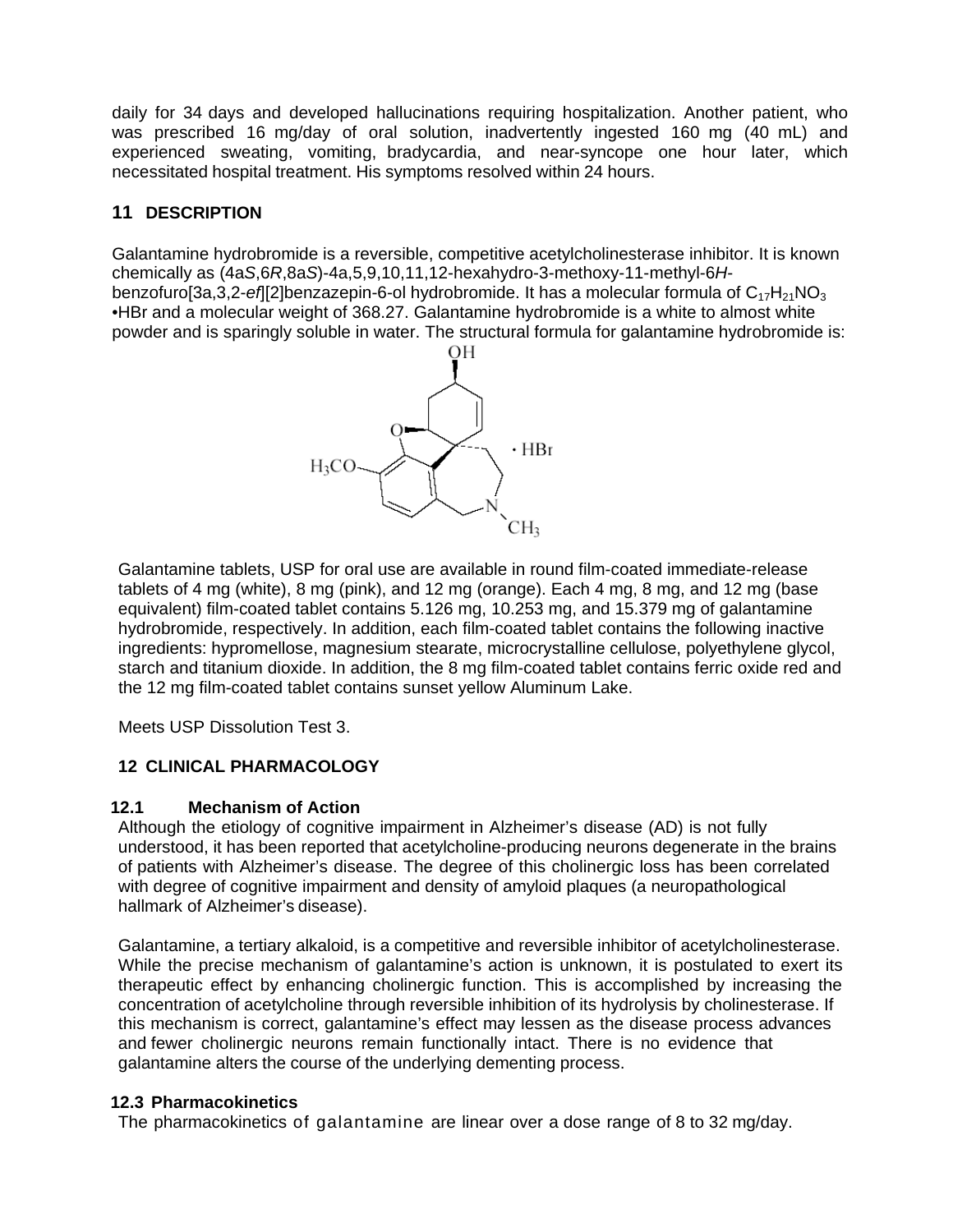### *Absorption and Distribution*

Galantamine is absorbed with time to peak concentration of about 1 hour. The absolute bioavailability of galantamine is about 90%. The bioavailability of the tablet formulation was the same as the bioavailability of the oral solution formulation. Food did not affect the AUC of galantamine, but  $C_{\text{max}}$  was decreased by 25% and  $T_{\text{max}}$  was delayed by 1.5 hours, when galantamine was administered with food. The mean volume of distribution of galantamine is 175 L.

The plasma protein binding of galantamine is 18% at therapeutically relevant concentrations. In whole blood, galantamine is mainly distributed to blood cells (52.7%). The blood to plasma concentration ratio of galantamine is 1.2.

### *Metabolism and Elimination*

Galantamine is metabolized by hepatic cytochrome P450 enzymes, glucuronidated, and excreted unchanged in the urine. *In vitro* studies indicate that cytochrome CYP2D6 and CYP3A4 were the major cytochrome P450 isoenzymes involved in the metabolism of galantamine, and inhibitors of both pathways increase oral bioavailability of galantamine modestly. Odemethylation, mediated by CYP2D6 was greater in extensive metabolizers of CYP2D6 than in poor metabolizers. In plasma from both poor and extensive metabolizers, however, unchanged galantamine and its glucuronide accounted for most of the sample radioactivity.

In studies of oral  $3H$ -galantamine, unchanged galantamine and its glucuronide, accounted for most plasma radioactivity in poor and extensive CYP2D6 metabolizers. Up to 8 hours postdose, unchanged galantamine accounted for 39 to 77% of the total radioactivity in the plasma, and galantamine glucuronide for 14 to 24%. By 7 days, 93 to 99% of the radioactivity had been recovered, with about 95% in urine and about 5% in the feces. Total urinary recovery of unchanged galantamine accounted for, on average, 32% of the dose and that of galantamine glucuronide for another 12% on average.

After i.v. or oral administration, about 20% of the dose was excreted as unchanged galantamine in the urine in 24 hours, representing a renal clearance of about 65 mL/min, about 20 to 25% of the total plasma clearance of about 300 mL/min. Galantamine has a terminal halflife of about 7 hours.

#### *Specific Populations*

#### *Elderly*

Data from clinical trials in patients with Alzheimer's disease indicate that galantamine concentrations are 30 to 40% higher in those patients than in healthy young subjects.

#### *Gender and Race*

A population pharmacokinetic analysis (on 539 men and 550 women) indicates that galantamine clearance is about 20% lower in women than in men (which is explained by a lower body weight in women) and that race (n=1029 White, 24 Black, 13 Asian and 23 other) did not affect the clearance of galantamine.

#### *Hepatic Impairment*

Following a single 4 mg dose of galantamine tablets, the pharmacokinetics of galantamine in subjects with mild hepatic impairment (n=8; Child-Pugh score of 5 to 6) were similar to the pharmacokinetics of galantamine in healthy subjects. In patients with moderate hepatic impairment (n=8; Child Pugh score of 7 to 9), galantamine clearance was decreased by about 25% compared to galantamine clearance in normal volunteers. Exposure to galantamine would be expected to increase further with increasing degree of hepatic impairment *[see Dosage and Administration [\(2.3\)](#page-2-2) and Use in Specific Populations [\(8.6\)](#page-8-1)].*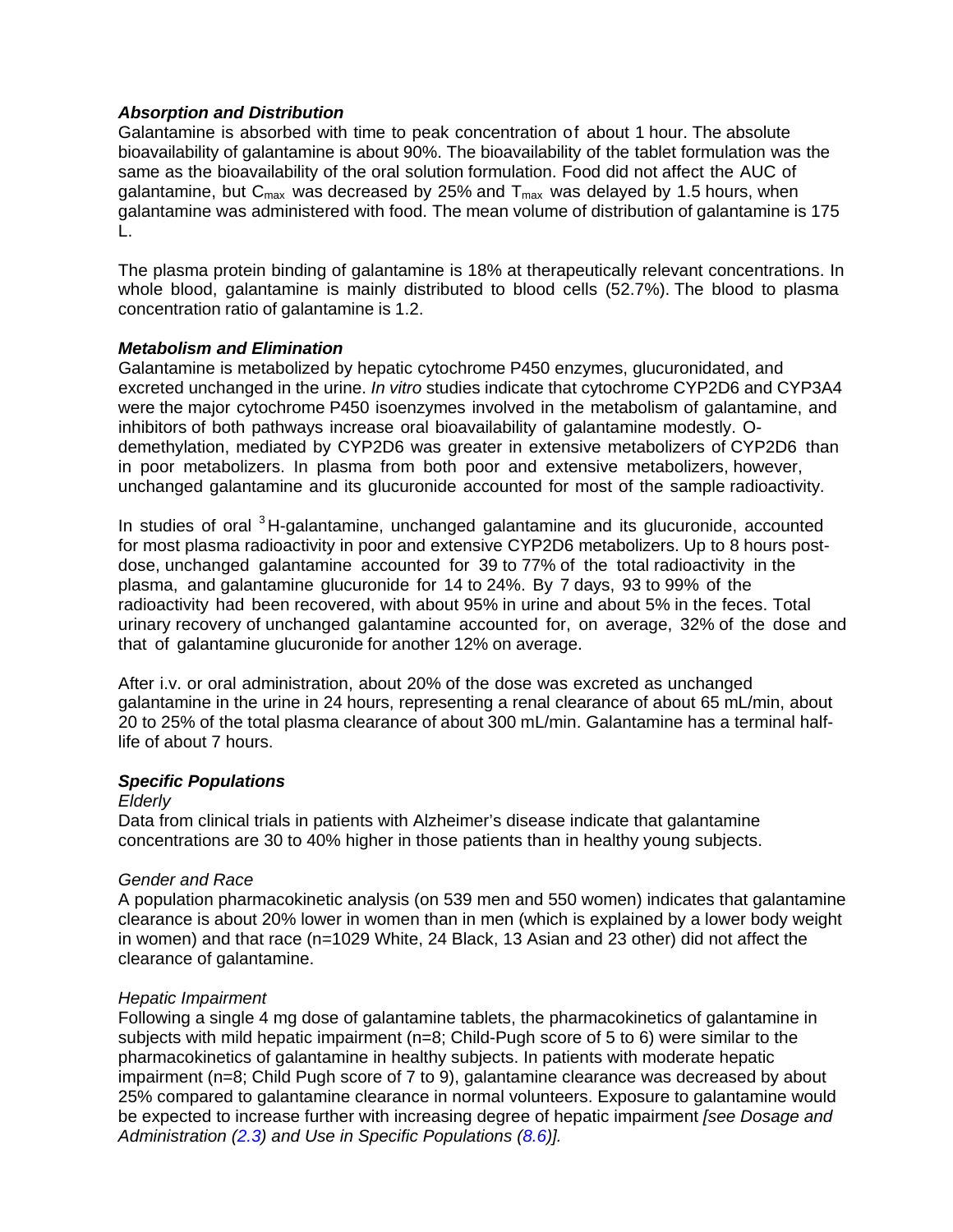### *Renal Impairment*

Following a single 8 mg dose of galantamine tablets, AUC increased by 37% and 67% in patients with moderate and severe renal impairment, respectively, compared with normal volunteers *[see Dosage and Administration [\(2.4\)](#page-2-3) and Use in Specific Populations [\(8.7\)](#page-8-2)]*.

#### *CYP2D6 Poor Metabolizers*

Approximately 7% of the normal population has a genetic variation that leads to reduced levels of activity of CYP2D6 isozyme. Such individuals have been referred to as poor metabolizers. After a single oral dose of 4 mg or 8 mg galantamine, CYP2D6 poor metabolizers demonstrated a similar  $C_{\text{max}}$  and about 35% AUC<sub>∞</sub> increase of unchanged galantamine compared to extensive metabolizers.

A total of 356 patients with Alzheimer's disease enrolled in two Phase 3 studies were genotyped with respect to CYP2D6 (n=210 hetero-extensive metabolizers, 126 homo-extensive metabolizers, and 20 poor metabolizers). Population pharmacokinetic analysis indicated that there was a 25% decrease in median clearance in poor metabolizers compared to extensive metabolizers. Dosage adjustment is not necessary in patients identified as poor metabolizers as the dose of drug is individually titrated to tolerability.

### **Drug-Drug Interactions**

Multiple metabolic pathways and renal excretion are involved in the elimination of galantamine so no single pathway appears predominant. Based on *in vitro* studies, CYP2D6 and CYP3A4 were the major enzymes involved in the metabolism of galantamine. CYP2D6 was involved in the formation of O-desmethyl-galantamine, whereas CYP3A4 mediated the formation of galantamine-N-oxide. Galantamine is also glucuronidated and excreted unchanged in urine.

# *Effect of Other Drugs on Galantamine*

- *CYP3A4 Inhibitors*
	- *Ketoconazole*

Ketoconazole, a strong inhibitor of CYP3A4 and an inhibitor of CYP2D6, when administered at a dose of 200 mg two times a day for 4 days, increased the AUC of galantamine by 30%.

#### *Erythromycin*

Erythromycin, a moderate inhibitor of CYP3A4, when administered at a dose of 500 mg four times a day for 4 days, affected the AUC of galantamine minimally (10% increase).

#### • *CYP2D6Inhibitors*

A population pharmacokinetics analysis on a database of 852 patients with Alzheimer's disease showed that the clearance of galantamine was reduced about 25 to 33% by the concurrent administration of amitriptyline (n=17), fluoxetine (n=48), fluvoxamine (n=14), and quinidine (n=7), all of which are known inhibitors of CYP2D6.

#### *Paroxetine*

Paroxetine, a strong inhibitor of CYP2D6, when administered at a dose of 20 mg/day for 16 days, increased the oral bioavailability of galantamine by about 40%.

#### • *H2 Antagonists*

Galantamine was administered as a single dose of 4 mg on Day 2 of a 3-day treatment with either cimetidine (800 mg daily) or ranitidine (300 mg daily). Cimetidine increased the bioavailability of galantamine by approximately 16%. Ranitidine had no effect on the pharmacokinetics of galantamine.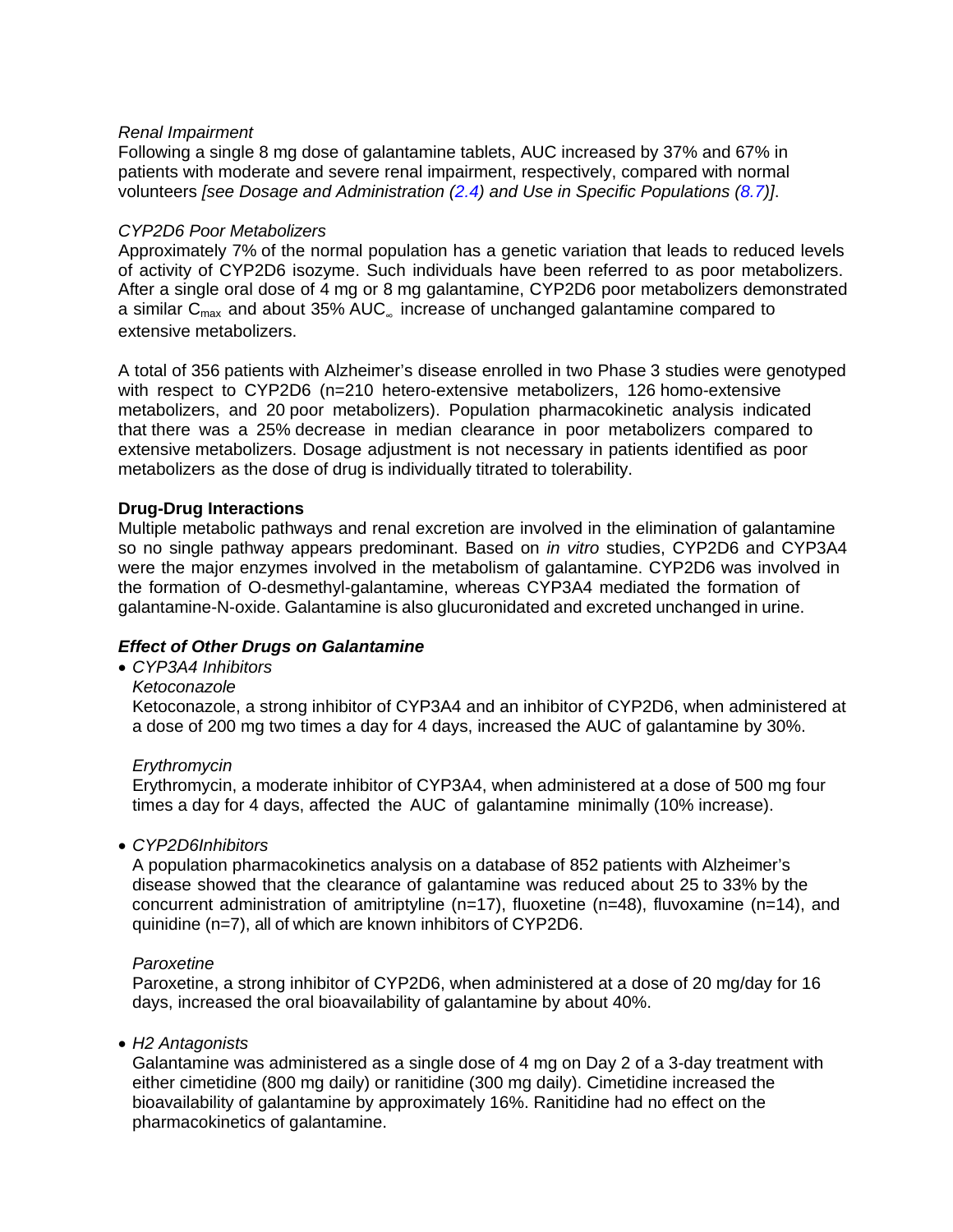• *Memantine*

Memantine, an N-methyl-D-aspartate receptor antagonist, when administered at a dose of 10 mg two times a day, had no effect on the pharmacokinetics of galantamine (16 mg/day) at steady state.

# *Effect of Galantamine on Other Drugs*

• *In Vitro Studies*

*In vitro* studies show that galantamine did not inhibit the metabolic pathways catalyzed by CYP1A2, CYP2A6, CYP3A4, CYP4A, CYP2C, CYP2D6 or CYP2E1. This indicates that the inhibitory potential of galantamine towards the major forms of cytochrome P450 is very low.

• *In Vivo Studies* 

### *Warfarin*

Multiple doses of galantamine at 24 mg/day had no effect on the pharmacokinetics of R-and S-warfarin (administered in a single dose of 25 mg) or on the increased prothrombin time induced by warfarin. The protein binding of warfarin was unaffected by galantamine.

### *Digoxin*

Multiple doses of galantamine at 24 mg/day had no effect on the steady-state pharmacokinetics of digoxin (at a dose of 0.375 mg once daily) when those two drugs were co-administered. In that study, however, one healthy subject was hospitalized on account of 2nd and 3rd degree heart block and bradycardia.

# <span id="page-12-0"></span>**13 NON-CLINICAL TOXICOLOGY**

# <span id="page-12-1"></span>**13.1 Carcinogenesis, Mutagenesis, Impairment of Fertility**

# *Carcinogenesis*

In a 24-month oral carcinogenicity study in rats, an increase in endometrial adenocarcinomas was observed at 10 mg/kg/day (4 times the MRHD of 24 mg/day on a mg/m<sup>2</sup> basis or 6 times on a plasma exposure [AUC] basis) and 30 mg/kg/day (12 times MRHD on a mg/ $m^2$  basis or 19 times on an AUC basis). No increase in neoplastic changes was observed in females at 2.5 mg/kg/day (equivalent to the MRHD on a mg/m<sup>2</sup> basis or 2 times on an AUC basis) or in males up to the highest dose tested of 30 mg/kg/day (12 times the MRHD on a mg/m<sup>2</sup> and AUC basis).

Galantamine was not carcinogenic in a 6-month carcinogenicity study in transgenic (P 53 deficient) mice at oral doses up to 20 mg/kg/day, or in a 24-month carcinogenicity study in mice at oral doses up to 10 mg/kg/day (equivalent to the MRHD on a plasma AUC basis).

# *Mutagenesis*

Galantamine was negative in a battery of *in vitro* (bacterial reverse mutation, mouse lymphoma *tk*, and chromosomal aberration in mammalian cells) and *in vivo* (mouse micronucleus) genotoxicity assays.

# *Impairment of Fertility*

No impairment of fertility was seen in rats given up to 16 mg/kg/day (7 times the MRHD on a mg/ $m^2$  basis) for 14 days prior to mating in females and for 60 days prior to mating in males.

# <span id="page-12-2"></span>**14 CLINICAL STUDIES**

The effectiveness of galantamine as a treatment for Alzheimer's disease is demonstrated by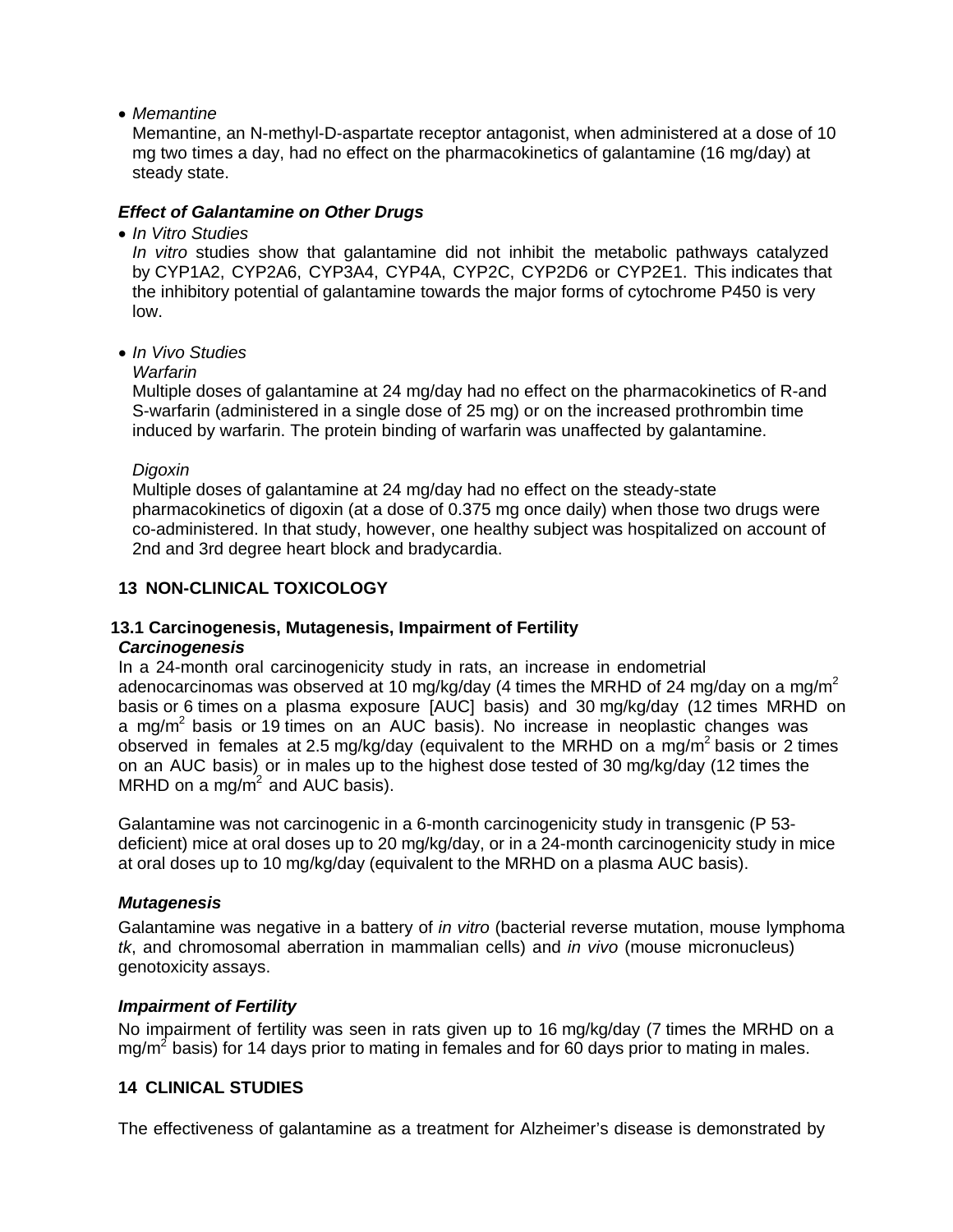the results of 5 randomized, double-blind, placebo-controlled clinical investigations in patients with probable Alzheimer's disease, 4 with the immediate-release tablet and 1 with the extended-release capsule [diagnosed by NINCDS-ADRDA criteria, with Mini-Mental State Examination scores that were ≥10 and ≤24]. Doses studied with the tablet formulation were 8 to 32 mg/day given as twice daily doses. In 3 of the 4 studies with the tablet, patients were started on a low dose of 8 mg, then titrated weekly by 8 mg/day to 24 or 32 mg as assigned. In the fourth study (USA 4-week Dose Escalation Fixed-Dose Study) dose escalation of 8 mg/day occurred over 4-week intervals. The mean age of patients participating in these 4 galantamine trials was 75 years with a range of 41 to 100. Approximately 62% of patients were women and 38% were men. The racial distribution was White 94%, Black 3% and other races 3%. Two other studies examined a three times daily dosing regimen; these also showed or suggested benefit but did not suggest an advantage over twice daily dosing.

#### <span id="page-13-0"></span>**14.1 Study Outcome Measures**

In each study, the primary effectiveness of galantamine was evaluated using a dual outcome assessment strategy as measured by the Alzheimer's Disease Assessment Scale (ADAS-cog) and the Clinician's Interview Based Impression of Change that required the use of caregiver information (CIBIC-plus).

The ability of galantamine to improve cognitive performance was assessed with the cognitive sub-scale of the Alzheimer's Disease Assessment Scale (ADAS-cog), a multi-item instrument that has been extensively validated in longitudinal cohorts of Alzheimer's disease patients. The ADAS-cog examines selected aspects of cognitive performance including elements of memory, orientation, attention, reasoning, language and praxis. The ADAS-cog scoring range is from 0 to 70, with higher scores indicating greater cognitive impairment. Elderly normal adults may score as low as 0 or 1, but it is not unusual for non-demented adults to score slightly higher.

The patients recruited as participants in each study using the tablet formulation had mean scores on ADAS-cog of approximately 27 units, with a range from 5 to 69. Experience gained in longitudinal studies of ambulatory patients with mild to moderate Alzheimer's disease suggests that they gain 6 to 12 units a year on the ADAS-cog. Lesser degrees of change, however, are seen in patients with very mild or very advanced disease because the ADAS-cog is not uniformly sensitive to change over the course of the disease. The annualized rate of decline in the placebo patients participating in galantamine trials was approximately 4.5 units per year.

The ability of galantamine to produce an overall clinical effect was assessed using a Clinician's Interview Based Impression of Change that required the use of caregiver information, the CIBIC-plus. The CIBIC-plus is not a single instrument and is not a standardized instrument like the ADAS-cog. Clinical trials for investigational drugs have used a variety of CIBIC formats, each different in terms of depth and structure. As such, results from a CIBIC-plus reflect clinical experience from the trial or trials in which it was used and cannot be compared directly with the results of CIBIC-plus evaluations from other clinical trials. The CIBIC-plus used in the trials was a semi-structured instrument based on a comprehensive evaluation at baseline and subsequent time-points of 4 major areas of patient function: general, cognitive, behavioral and activities of daily living. It represents the assessment of a skilled clinician based on his/her observation at an interview with the patient, in combination with information supplied by a caregiver familiar with the behavior of the patient over the interval rated. The CIBIC-plus is scored as a seven point categorical rating, ranging from a score of 1, indicating "markedly improved," to a score of 4, indicating "no change" to a score of 7, indicating "marked worsening." The CIBIC-plus has not been systematically compared directly to assessments not using information from caregivers (CIBIC) or other global methods.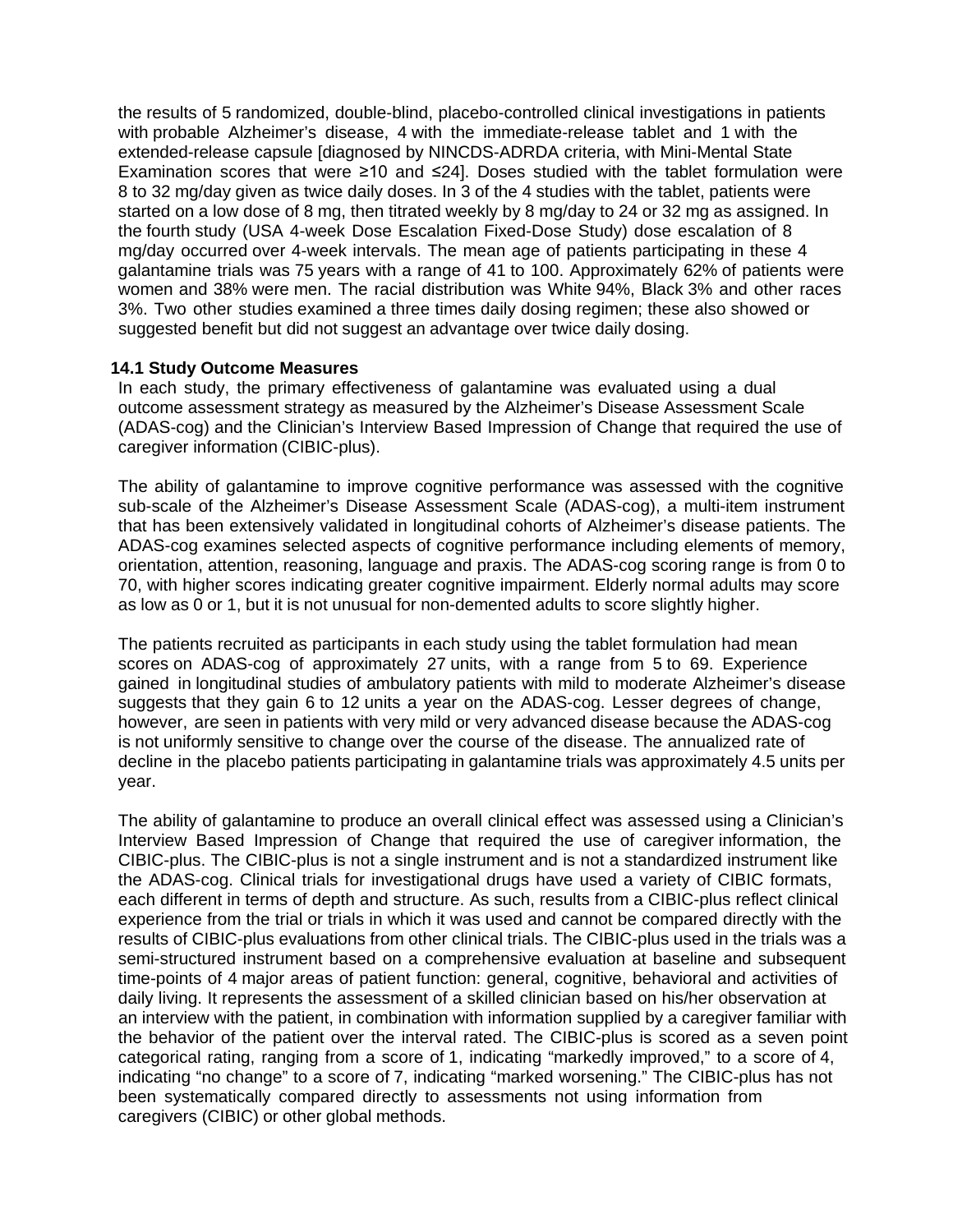#### <span id="page-14-0"></span>**14.2 Immediate-Release Tablets**

#### *U.S. Twenty-One Week Fixed-Dose Study*

In a study of 21 weeks duration, 978 patients were randomized to doses of 8, 16, or 24 mg of galantamine per day, or to placebo, each given in 2 divided doses. Treatment was initiated at 8 mg/day for all patients randomized to galantamine, and increased by 8 mg/day every 4 weeks. Therefore, the maximum titration phase was 8 weeks and the minimum maintenance phase was 13 weeks (in patients randomized to 24 mg/day of galantamine).

#### *Effects on the ADAS-cog*

Figure 1 illustrates the time course for the change from baseline in ADAS-cog scores for all four dose groups over the 21 weeks of the study. At 21 weeks of treatment, the mean differences in the ADAS-cog change scores for the galantamine-treated patients compared to the patients on placebo were 1.7, 3.3, and 3.6 units for the 8, 16 and 24 mg/day treatments, respectively. The 16 mg/day and 24 mg/day treatments were statistically significantly superior to placebo and to the 8 mg/day treatment. There was no statistically significant difference between the 16 mg/day and 24 mg/day dose groups.

#### **Figure 1: Time-Course of the Change From Baseline in ADAS-cog Score for Patients Completing 21 Weeks (5 Months) of Treatment**



Figure 2 illustrates the cumulative percentages of patients from each of the four treatment groups who had attained at least the measure of improvement in ADAS-cog score shown on the X-axis. Three change scores (10-point, 7-point and 4-point reductions) and no change in score from baseline have been identified for illustrative purposes, and the percent of patients in each group achieving that result is shown in the inset table.

The curves demonstrate that both patients assigned to galantamine and placebo have a wide range of responses, but that the galantamine groups are more likely to show the greater improvements.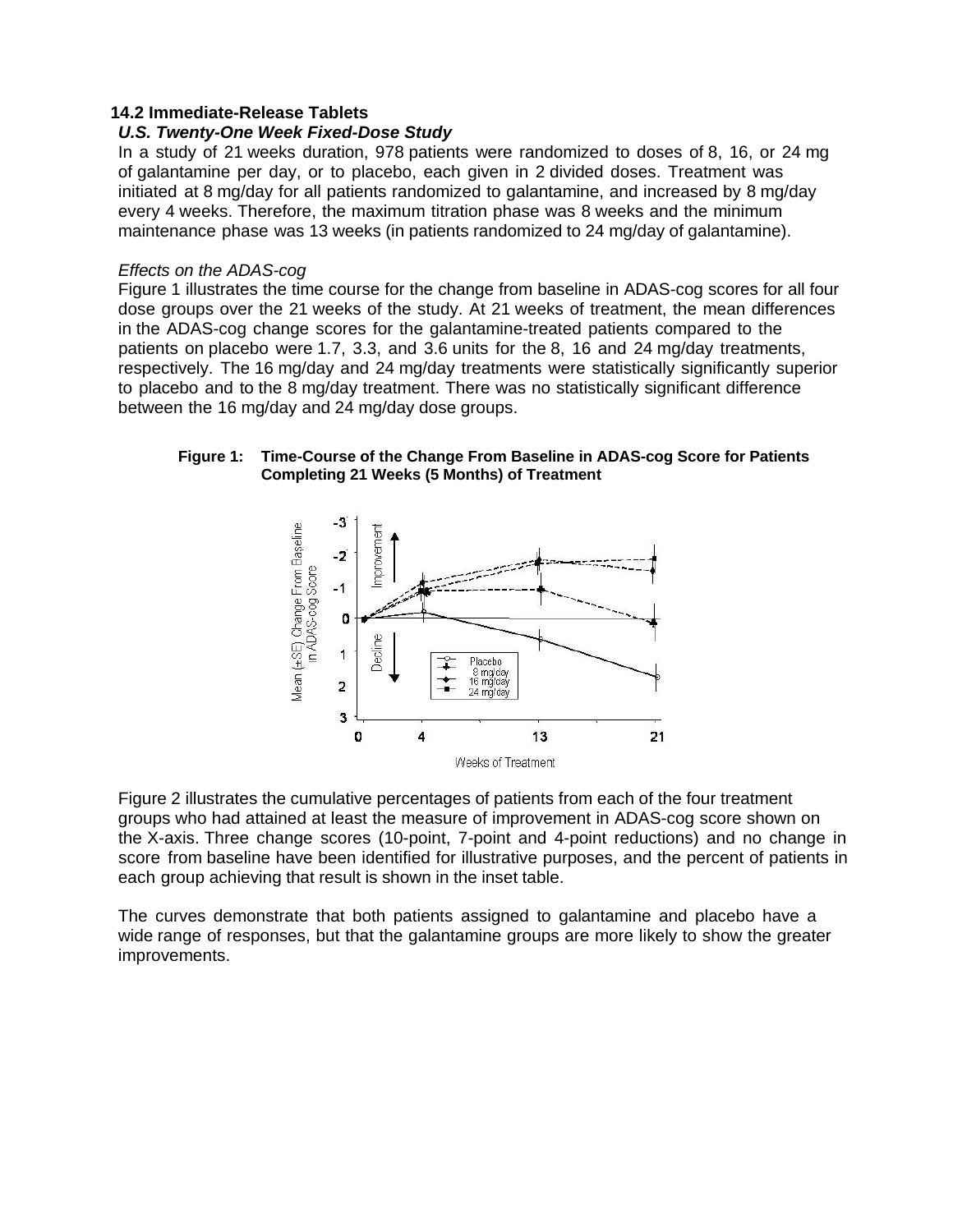**Figure 2: Cumulative Percentage of Patients Completing 21 Weeks of Double-Blind Treatment With Specified Changes From Baseline in ADAS-cog Scores. The Percentages of Randomized Patients Who Completed the Study Were: Placebo 84%, 8 mg/day 77%, 16 mg/day 78% and 24 mg/day 78%.**



| <b>Change in ADAS-</b> |         |       |       |       |  |
|------------------------|---------|-------|-------|-------|--|
| <b>Treatment</b>       | $-10$   | cog   | -4    | -0    |  |
|                        |         | -7    |       |       |  |
| Placebo                | $3.6\%$ | 7.6%  | 19.6% | 41.8% |  |
| 8 mg/day               | 5.9%    | 13.9% | 25.7% | 46.5% |  |
| 16 mg/day              | 7.2%    | 15.9% | 35.6% | 65.4% |  |
| 24 mg/day              | 10.4%   | 22.3% | 37.0% | 64.9% |  |

#### *Effects on the CIBIC-plus*

Figure 3 is a histogram of the percentage distribution of CIBIC-plus scores attained by patients assigned to each of the four treatment groups who completed 21 weeks of treatment. The galantamine-placebo differences for these groups of patients in mean rating were 0.15, 0.41 and 0.44 units for the 8, 16 and 24 mg/day treatments, respectively. The 16 mg/day and 24 mg/day treatments were statistically significantly superior to placebo. The differences vs. the 8 mg/day treatment for the 16 and 24 mg/day treatments were 0.26 and 0.29, respectively. There were no statistically significant differences between the 16 mg/day and 24 mg/day dose groups.

#### **Figure 3: Distribution of CIBIC-plus Ratings at Week 21**

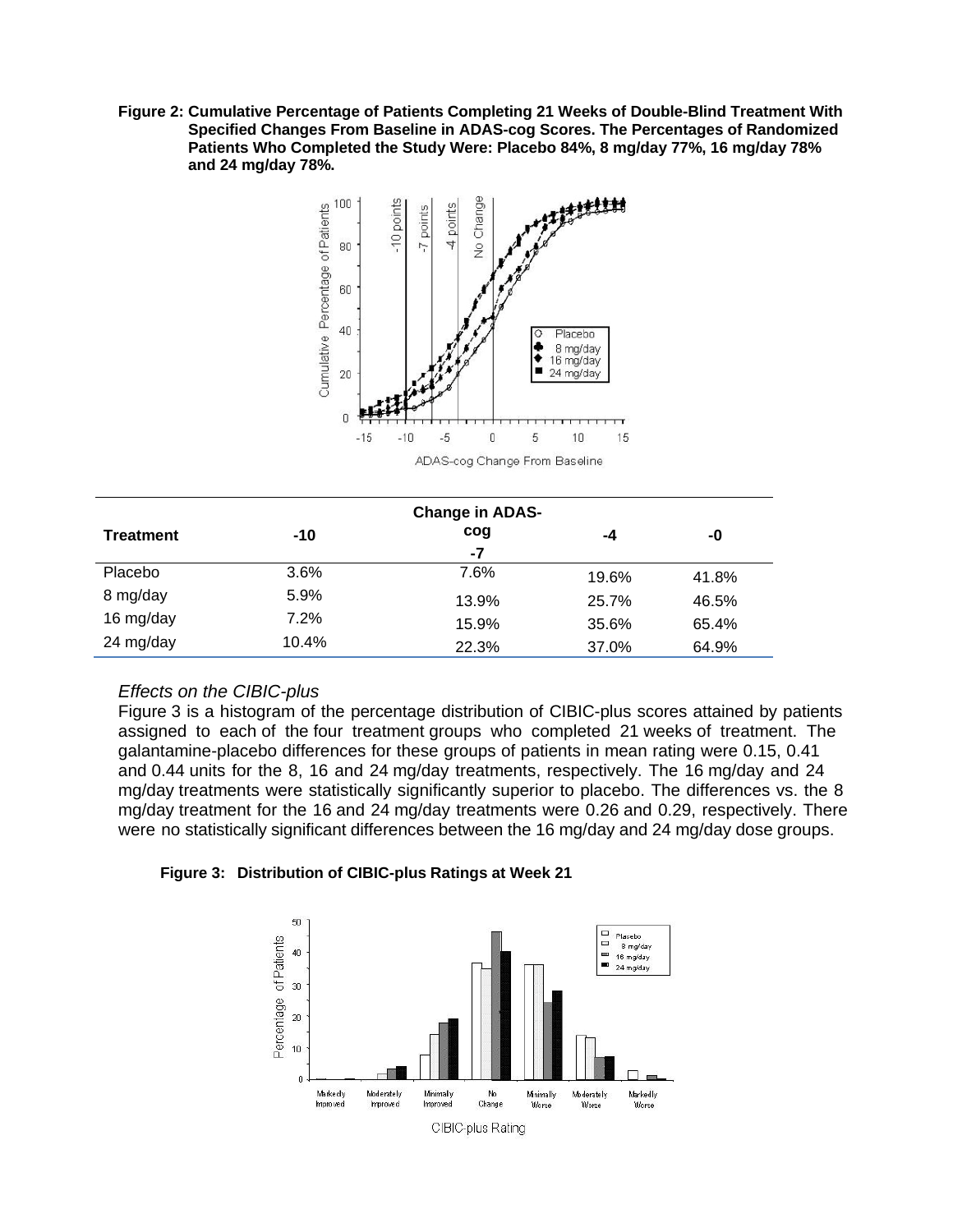### *U.S. Twenty-Six Week Fixed-Dose Study*

In a study of 26 weeks duration, 636 patients were randomized to either a dose of 24 mg or 32 mg of galantamine per day, or to placebo, each given in two divided doses. The 26-week study was divided into a 3-week dose titration phase and a 23-week maintenance phase.

#### *Effects on the ADAS-cog*

Figure 4 illustrates the time course for the change from baseline in ADAS-cog scores for all three dose groups over the 26 weeks of the study. At 26 weeks of treatment, the mean differences in the ADAS-cog change scores for the galantamine-treated patients compared to the patients on placebo were 3.9 and 3.8 units for the 24 mg/day and 32 mg/day treatments, respectively. Both treatments were statistically significantly superior to placebo, but were not significantly different from each other.

#### **Figure 4: Time-Course of the Change From Baseline in ADAS-cog Score for Patients Completing 26 Weeks of Treatment**



Figure 5 illustrates the cumulative percentages of patients from each of the three treatment groups who had attained at least the measure of improvement in ADAS-cog score shown on the X-axis. Three change scores (10-point, 7-point and 4-point reductions) and no change in score from baseline have been identified for illustrative purposes, and the percent of patients in each group achieving that result is shown in the inset table.

The curves demonstrate that both patients assigned to galantamine and placebo have a wide range of responses, but that the galantamine groups are more likely to show the greater improvements. A curve for an effective treatment would be shifted to the left of the curve for placebo, while an ineffective or deleterious treatment would be superimposed upon, or shifted to the right of the curve for placebo, respectively.

|                  | <b>Change in ADAS-cog</b> |       |       |       |
|------------------|---------------------------|-------|-------|-------|
| <b>Treatment</b> | -10                       | -7    | -4    | -0    |
| Placebo          | 2.1%                      | 5.7%  | 16.6% | 43.9% |
| 24 mg/day        | 7.6%                      | 18.3% | 33.6% | 64.1% |
| 32 mg/day        | 11.1%                     | 19.7% | 33.3% | 58.1% |

#### **Figure 5: Cumulative Percentage of Patients Completing 26 Weeks of Double-Blind Treatment With Specified Changes From Baseline in ADAS-cog Scores. The Percentages of**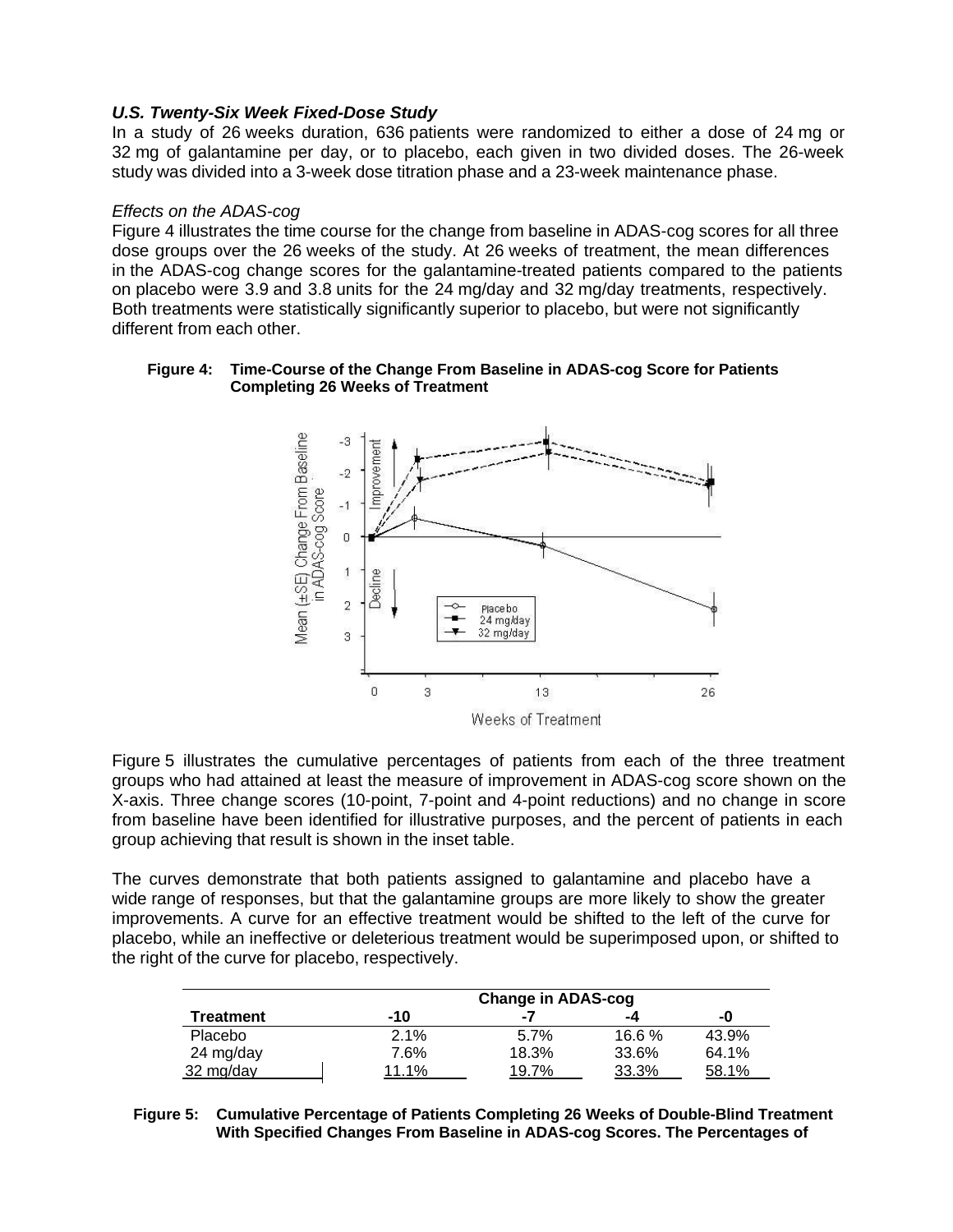**Randomized Patients Who Completed the Study Were: Placebo 81%, 24 mg/day 68%, and 32 mg/day 58%.**



#### *Effects on the CIBIC-plus*

Figure 6 is a histogram of the percentage distribution of CIBIC-plus scores attained by patients assigned to each of the three treatment groups who completed 26 weeks of treatment. The mean galantamine-placebo differences for these groups of patients in the mean rating were 0.28 and 0.29 units for 24 and 32 mg/day of galantamine, respectively. The mean ratings for both groups were statistically significantly superior to placebo, but were not significantly different from each other.



**Figure 6: Distribution of CIBIC-plus Ratings at Week 26**

#### *International Twenty-Six Week Fixed-Dose Study*

In a study of 26 weeks duration identical in design to the USA 26-Week Fixed-Dose Study, 653 patients were randomized to either a dose of 24 mg or 32 mg of galantamine per day, or to placebo, each given in two divided doses. The 26-week study was divided into a 3-week dose titration phase and a 23-week maintenance phase.

#### *Effects on the ADAS-cog*

Figure 7 illustrates the time course for the change from baseline in ADAS-cog scores for all three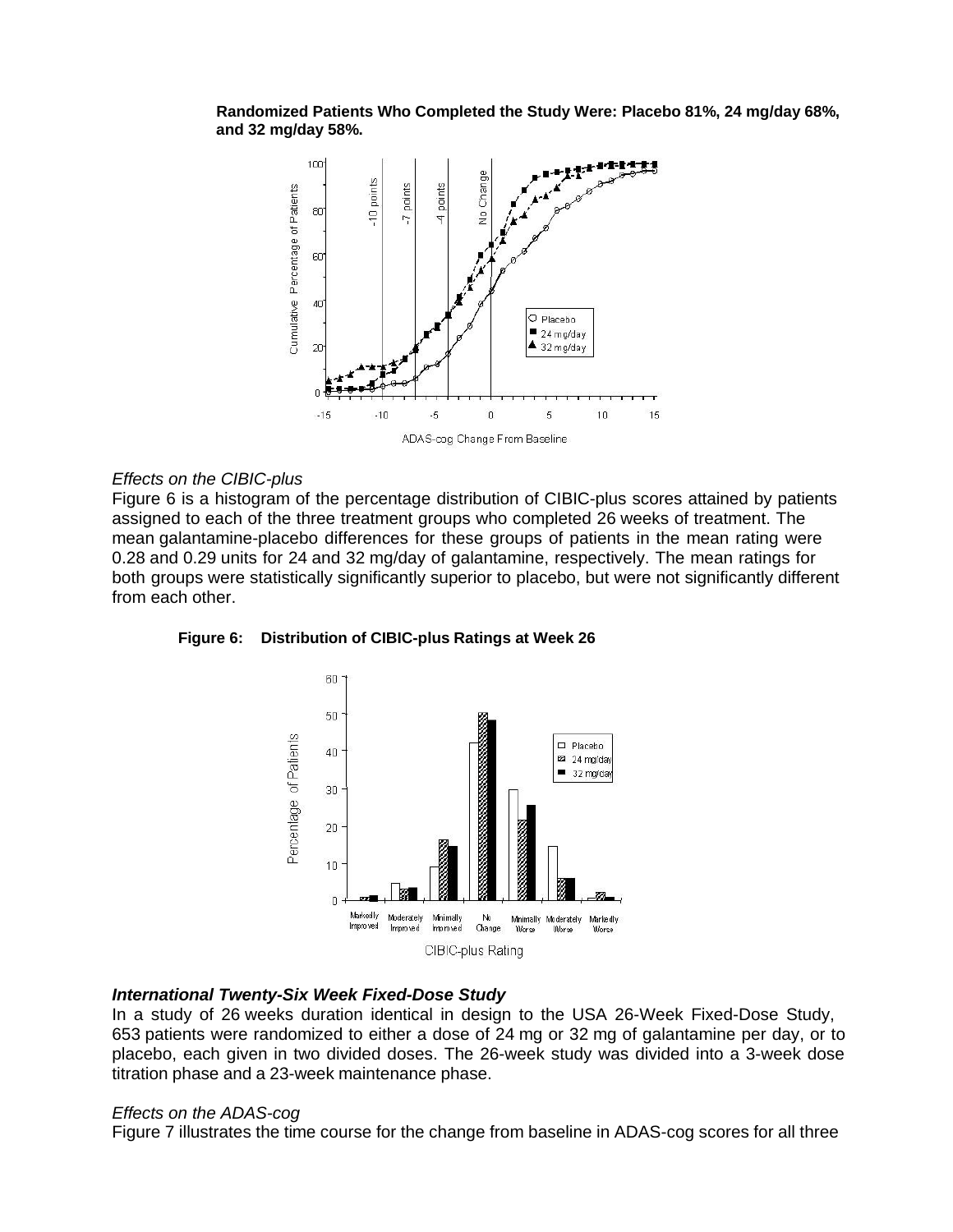dose groups over the 26 weeks of the study. At 26 weeks of treatment, the mean differences in the ADAS-cog change scores for the galantamine-treated patients compared to the patients on placebo were 3.1 and 4.1 units for the 24 mg/day and 32 mg/day treatments, respectively. Both treatments were statistically significantly superior to placebo, but were not significantly different from each other.



#### **Figure 7: Time-Course of the Change From Baseline in ADAS-cog Score for Patients Completing 26 Weeks of Treatment**

Figure 8 illustrates the cumulative percentages of patients from each of the three treatment groups who had attained at least the measure of improvement in ADAS-cog score shown on the X-axis. Three change scores (10-point, 7-point and 4-point reductions) and no change in score from baseline have been identified for illustrative purposes, and the percent of patients in each group achieving that result is shown in the inset table.

The curves demonstrate that both patients assigned to galantamine and placebo have a wide range of responses, but that the galantamine groups are more likely to show the greater improvements.

**Figure 8: Cumulative Percentage of Patients Completing 26 Weeks of Double-Blind Treatment With Specified Changes From Baseline in ADAS-cog Scores. The Percentages of Randomized Patients Who Completed the Study Were: Placebo 87%, 24 mg/day 80%, and 32 mg/day 75%.**

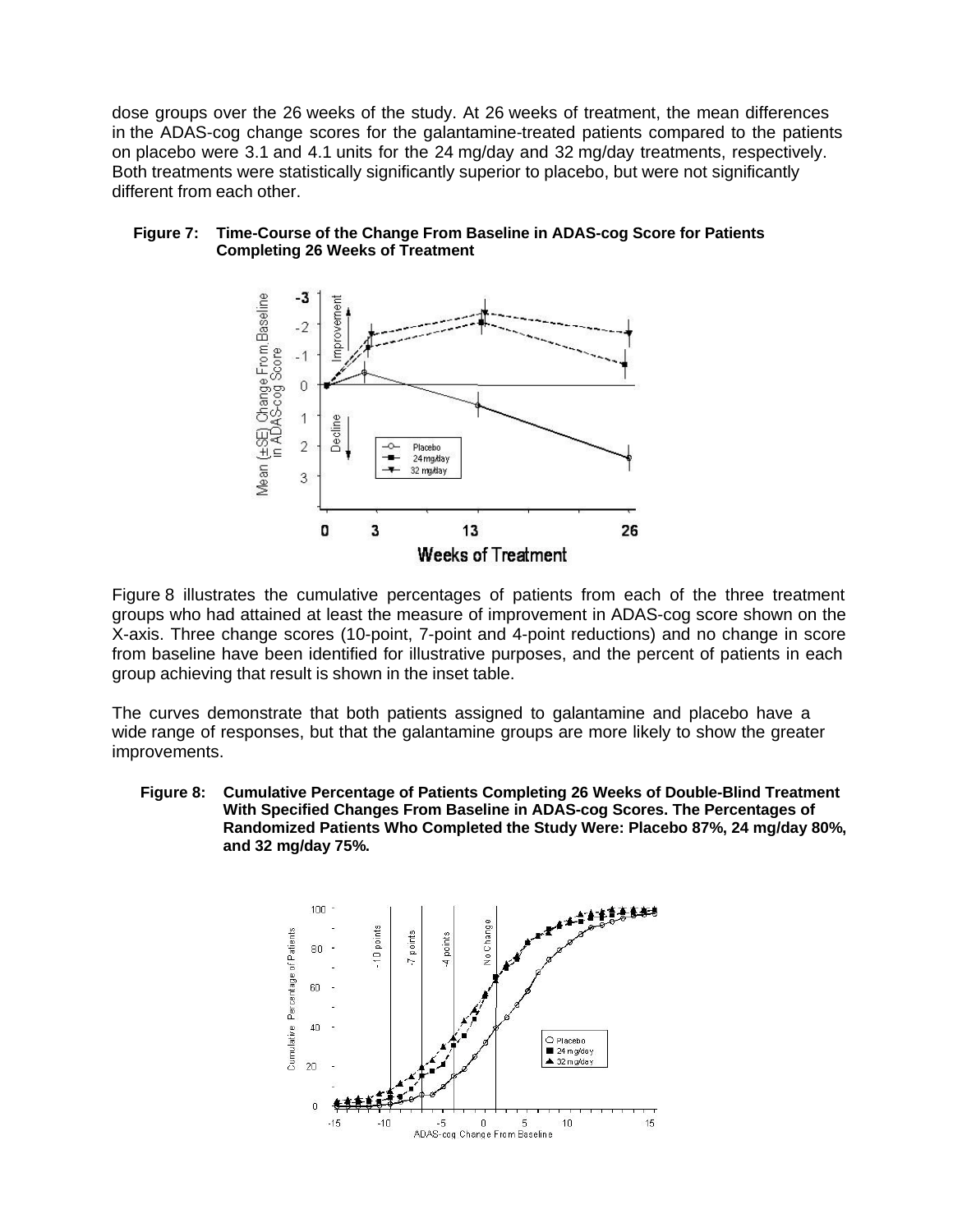| <b>Change in ADAS-cog</b> |      |       |       |       |
|---------------------------|------|-------|-------|-------|
| Treatment                 | -10  | -7    | -4    | -0    |
| Placebo                   | 1.2% | 5.8%  | 15.2% | 39.8% |
| 24 mg/day                 | 4.5% | 15.4% | 30.8% | 65.4% |
| $32 \text{ mg/day}$       | 7.9% | 19.7% | 34.9% | 63.8% |

# *Effects on the CIBIC-plus*

Figure 9 is a histogram of the percentage distribution of CIBIC-plus scores attained by patients assigned to each of the three treatment groups who completed 26 weeks of treatment. The mean galantamine-placebo differences for these groups of patients in the mean rating of change from baseline were 0.34 and 0.47 for 24 and 32 mg/day of galantamine respectively. The mean ratings for the galantamine groups were statistically significantly superior to placebo, but were not significantly different from each other.





#### *International Thirteen-Week Flexible-Dose Study*

In a study of 13 weeks duration, 386 patients were randomized to either a flexible dose of 24 to 32 mg/day of galantamine or to placebo, each given in two divided doses. The 13-week study was divided into a 3-week dose titration phase and a 10-week maintenance phase. The patients in the active treatment arm of the study were maintained at either 24 mg/day or 32 mg/day at the discretion of the investigator.

# *Effects on the ADAS-cog*

Figure 10 illustrates the time course for the change from baseline in ADAS-cog scores for both dose groups over the 13 weeks of the study. At 13 weeks of treatment, the mean difference in the ADAS-cog change scores for the treated patients compared to the patients on placebo was 1.9. Galantamine at a dose of 24 to 32 mg/day was statistically significantly superior to placebo.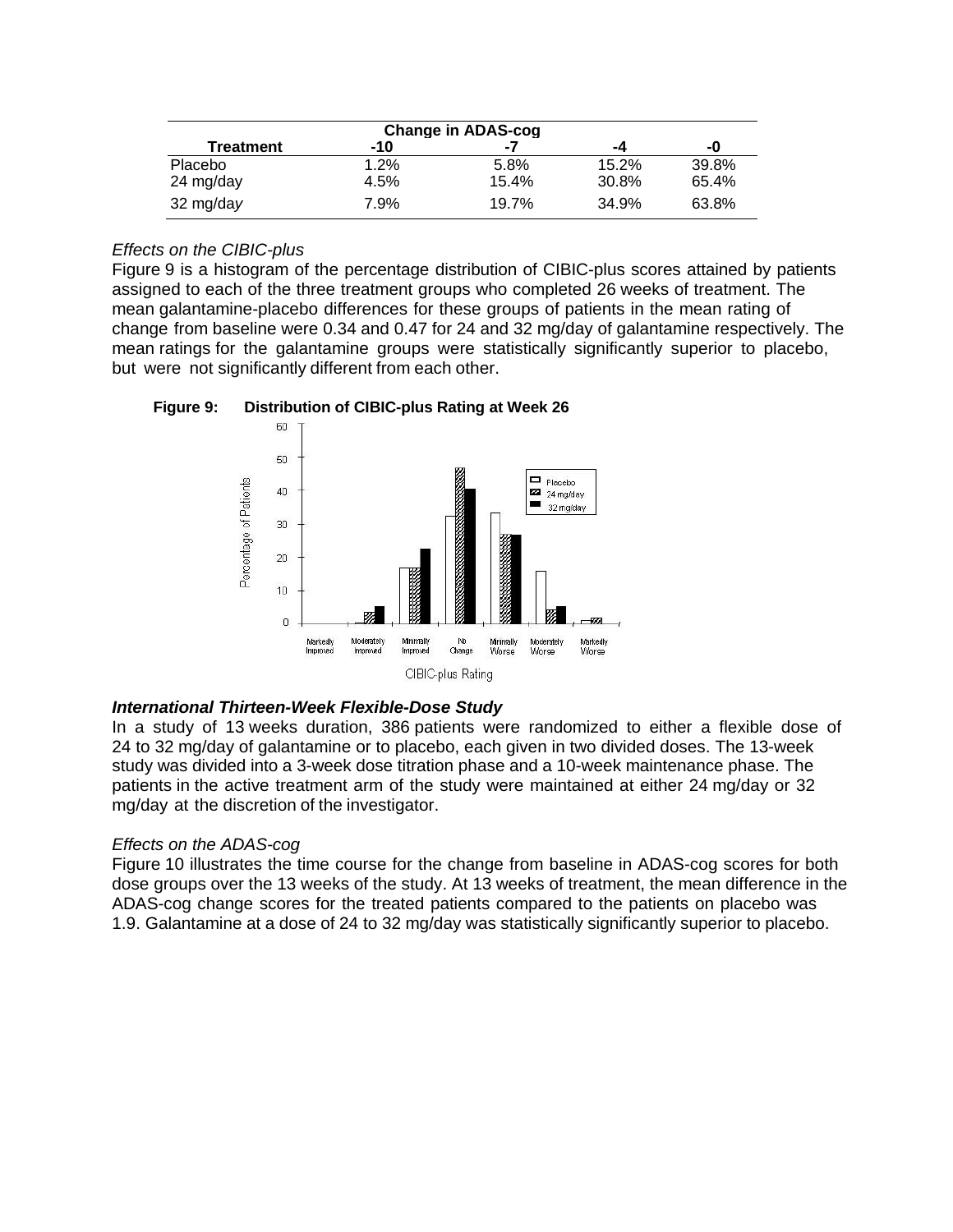#### **Figure 10: Time-Course of the Change From Baseline in ADAS-cog Score for Patients Completing 13 Weeks of Treatment**



Figure 11 illustrates the cumulative percentages of patients from each of the two treatment groups who had attained at least the measure of improvement in ADAS-cog score shown on the X-axis. Three change scores (10-point, 7-point and 4-point reductions) and no change in score from baseline have been identified for illustrative purposes, and the percent of patients in each group achieving that result is shown in the inset table.

The curves demonstrate that both patients assigned to galantamine and placebo have a wide range of responses, but that the galantamine group is more likely to show the greater improvement.

#### **Figure 11: Cumulative Percentage of Patients Completing 13 Weeks of Double-Blind Treatment With Specified Changes from Baseline in ADAS-cog Scores. The Percentages of Randomized Patients Who Completed the Study Were: Placebo 90%, 24 to 32 mg/day 67%.**

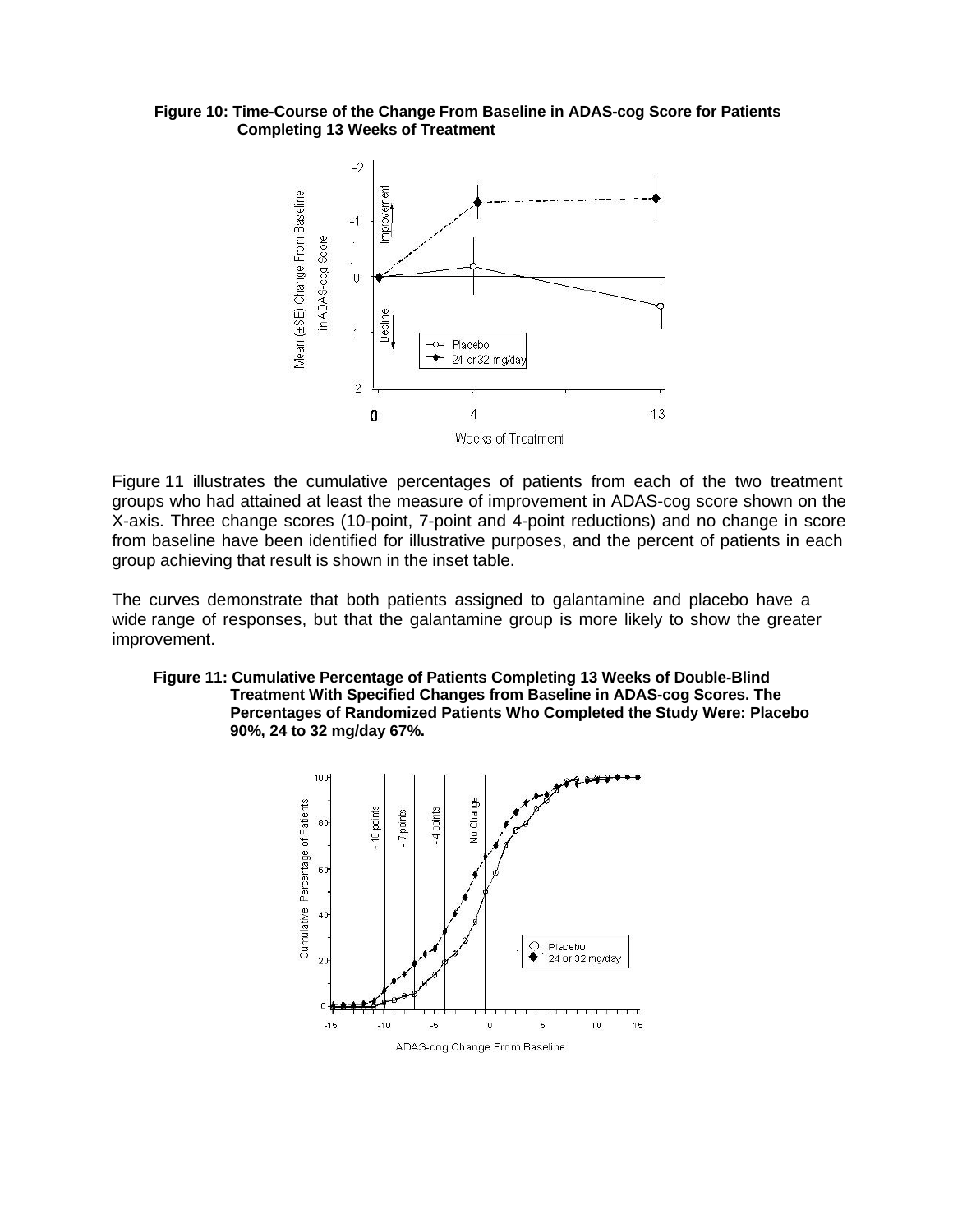| <b>Treatment</b> | -10  | -7    | -4    | -0    |
|------------------|------|-------|-------|-------|
| Placebo          | 1.9% | 5.6%  | 19.4% | 50.0% |
| 24 or 32 mg/day  | 7.1% | 18.8% | 32.9% | 65.3% |

### *Effects on the CIBIC-plus*

Figure 12 is a histogram of the percentage distribution of CIBIC-plus scores attained by patients assigned to each of the two treatment groups who completed 13 weeks of treatment. The mean galantamine-placebo differences for the group of patients in the mean rating of change from baseline were 0.37 units. The mean rating for the 24 to 32 mg/day group was statistically significantly superior to placebo.

### **Figure 12: Distribution of CIBIC-plus Ratings at Week 13**



*Age, Gender and Race*

Patient's age, gender, or race did not predict clinical outcome of treatment.

# <span id="page-21-0"></span>**16 HOW SUPPLIED/STORAGE AND HANDLING**

#### <span id="page-21-1"></span>**16.1 How Supplied**

Galantamine tablets, USP 4 mg are available for oral administration as white to off-white, round film-coated tablets, engraved "G4" on one side and "APO" on the other side. They are supplied as bottles of 30 (NDC 60505-2542-3), bottles of 60 (NDC 60505-2542-6), unit dose blisters of 100 (NDC 60505-2542-0) and bottles of 1,000 (NDC 60505-2542-8).

Galantamine tablets, USP 8 mg are available for oral administration as pink round film-coated tablets, engraved "G8" on one side and "APO" on the other side. They are supplied as bottles of 30 (NDC 60505-2543-3), bottles of 60 (NDC 60505-2543-6), unit dose blisters of 100 (NDC 60505-2543-0) and bottles of 1,000 (NDC 60505-2543-8).

Galantamine tablets, USP 12 mg are available for oral administration as orange, round filmcoated tablets, engraved "G12" on one side and "APO" on the other side. They are supplied as bottles of 30 (NDC 60505-2544-3), bottles of 60 (NDC 60505-2544-6), unit dose blisters of 100 (NDC 60505-2544-0) and bottles of 1,000 (NDC 60505-2544-8).

# <span id="page-21-2"></span>**16.2 Storage and Handling**

Store at 20°C to 25°C (68°F to 77°F); excursions permitted from 15°C to 30°C (59°F to 86°F)